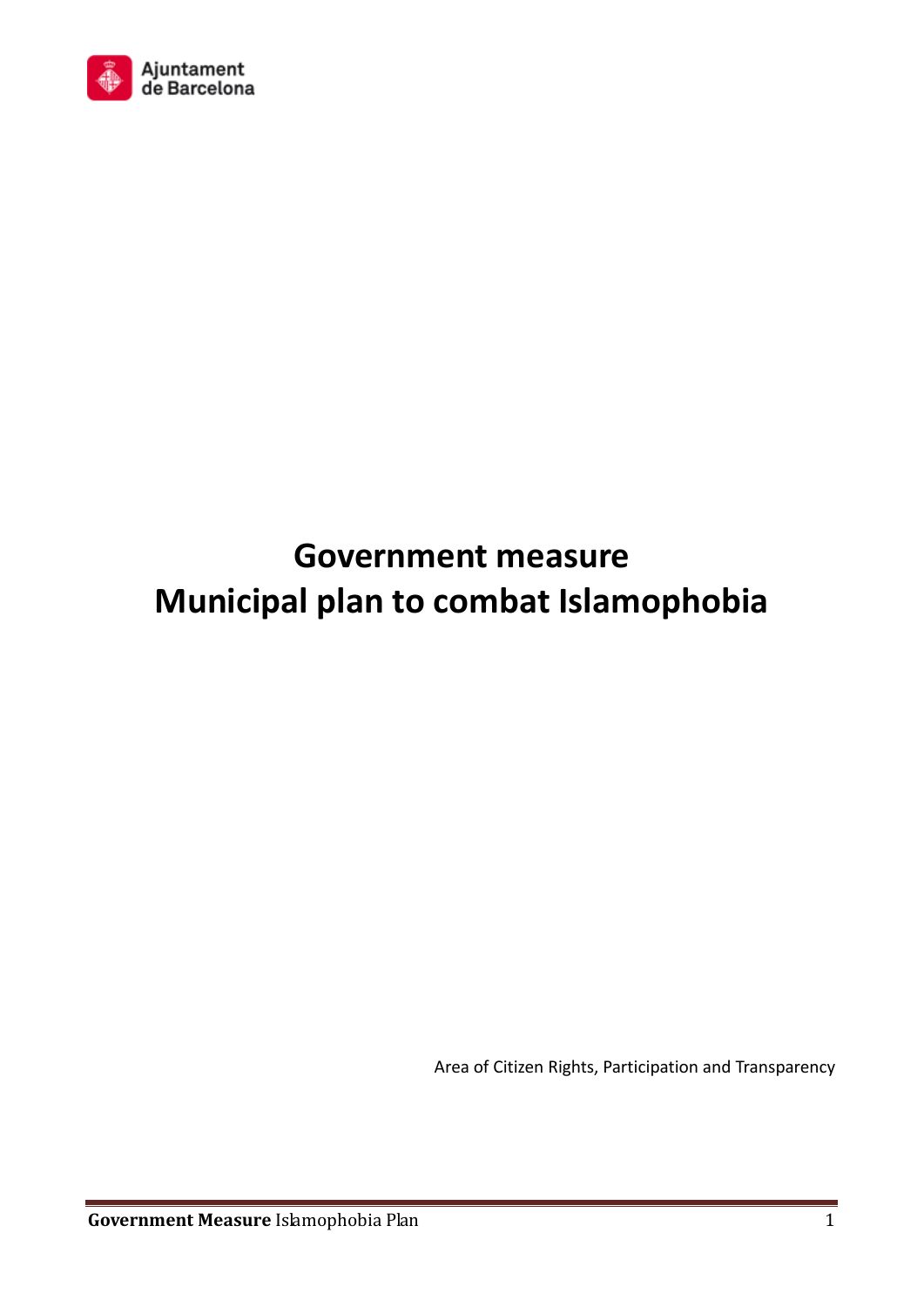

# **Contents**

| 2.2. Islamophobia: a growing form of discrimination in Europe |
|---------------------------------------------------------------|
| 2.3. The situation of Islamophobia in Barcelona               |
|                                                               |
| 3.1. Islamophobia as a form of discrimination                 |
| 3.2. Recognition of Islamophobia in international legislation |
| 3.3. Criminal prosecution of hate crime in the State          |
|                                                               |
|                                                               |
|                                                               |
|                                                               |
|                                                               |
|                                                               |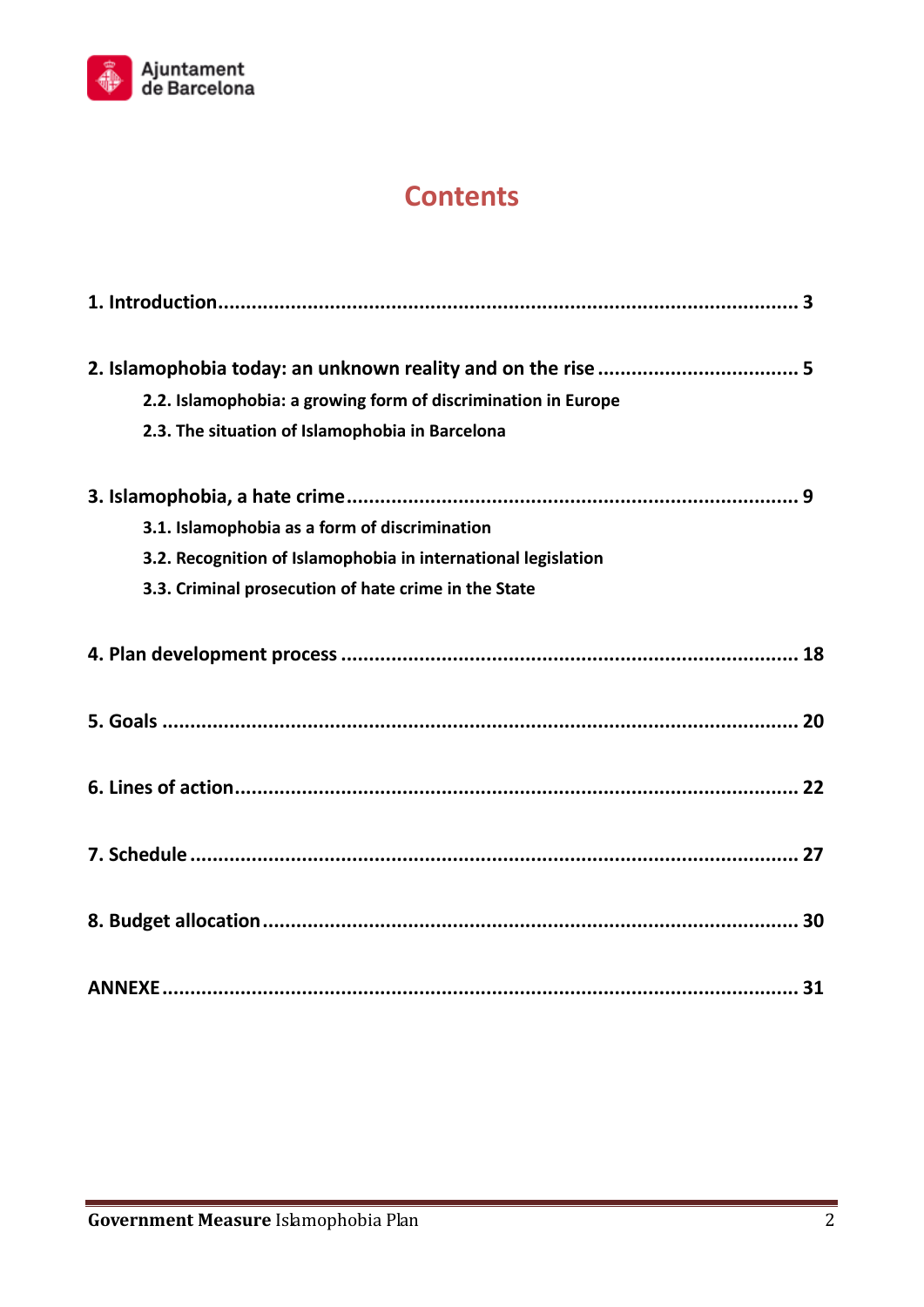

## **1. Introduction**

In recent years, we have experienced an intensification of discrimination against the Muslim population in Europe in various spheres of life because of their religion, their ethnic origin or their gender, or a combination of these factors.

Discrimination against the Muslim population in Europe was fuelled historically by stereotypical and negative opinions, which do not take into account basic demographic and sociological factors such as the diversity of Muslim groups and their cultural and religious practices. The recent so-called "Jihadi" terrorist attacks in Europe have once again put the entire Muslim population under the spotlight, and they have become the subject of prejudice and suspicion. And it is in this context that Islamophobia poses a risk to peaceful co-existence and cohesion in democratic societies across Europe.

Unfortunately, the messages of some political parties and the image that various media sectors paint of Muslims reinforce these opinions. For example, when Islam is described as a violent ideology, it contributes to promoting a climate of hostility and mistrust towards people who are perceived to be Muslim. This is the system of values from which discrimination is built.

The city of Barcelona currently has Muslim communities that span three generations, two of which were born in the city. Even though it is obvious that Islam is now just another element of the city's cultural and religious diversity, Barcelona is not immune to the rising hate and intolerance. Both the data from the Prosecutor's Office and the cases collected by social entities and academic studies in this regard indicate an increase in hate crime in general over the past few years, particularly in relation to Islamophobia.

**Given the threat associated with the proliferation of hate crime and speech, and as the closest government authority to the citizens, the City Council must play a leading role to guarantee social cohesion and the protection of human rights. This is why this Government measure is based on a twofold approach: the human rights approach and the intercultural perspective.** 

This Plan has been established as a Shock Plan with thirty measures that will be implemented over the next eighteen months. The majority of the planned actions fall within the scope of prevention, in order to raise the profile of Islamophobia as a form of discrimination and to counteract the stereotypes concerning Islam and Muslim communities. Despite the competence limits, there are also plans to act within the scope of guarantee, strengthening and improving the network for filing complaints to offer victims a coordinated and effective response.

It should be noted that the Plan to combat Islamophobia has been created with intense participation from human rights' entities, experts in Islam and the Muslim communities themselves in the city. The debates and contributions were organised through seven discussion groups and fourteen interviews with experts, some of whom are renowned at an international level.

This measure comes under the framework of the development of the "Barcelona City of Rights" Plan which aims to promote a diverse, intercultural and multi-faceted city model where all people have real, effective access under equal conditions to all the human rights recognised and guaranteed in the city. The promotion and protection of human rights cannot be left as an abstract goal of the public authorities. Instead, it is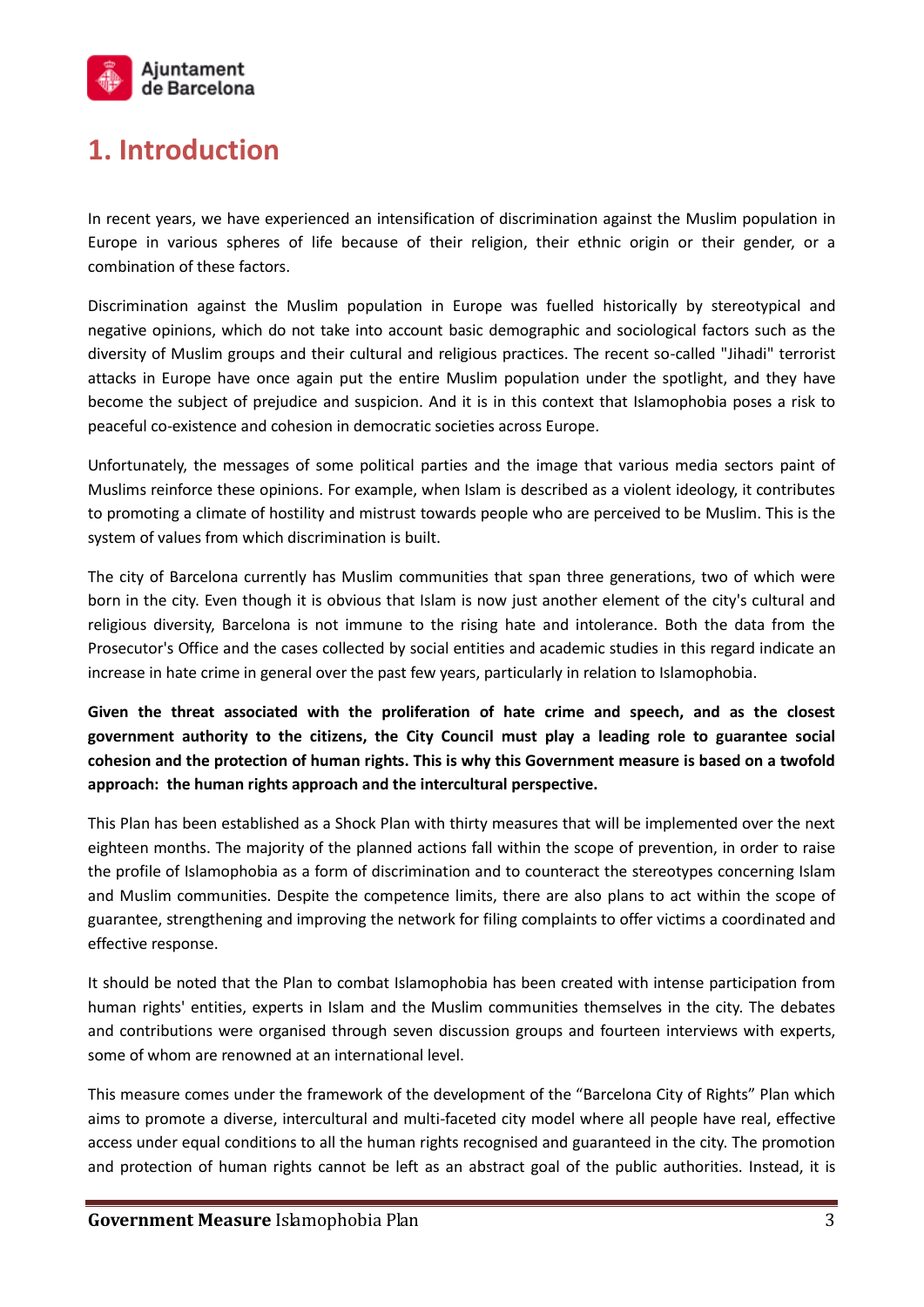

necessary to establish the conditions required to ensure citizens can enjoy and effectively exercise their rights.

The management of these actions will be promoted by the Area of Citizen Rights and Immigration, taking the Fourth Deputy Mayor of Barcelona City Council as a political reference.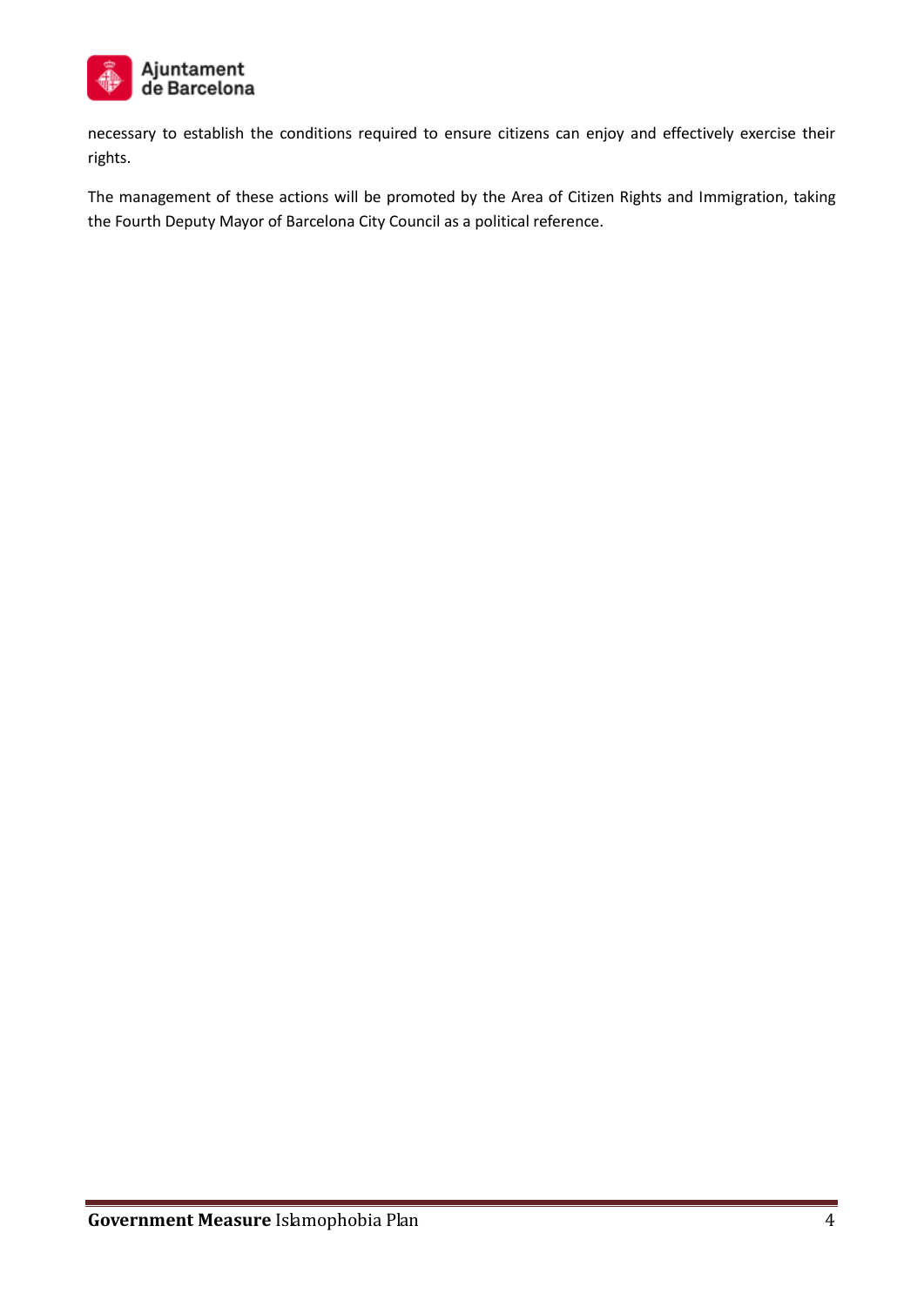# **2.Islamophobia today: an unknown reality and on the rise**

## **2.1. Islamophobia: a growing form of discrimination in Europe**

It is calculated that there are more than 44 million Muslims<sup>1</sup> living in Europe today, without counting countries like Turkey. In some countries, such as Bosnia and Herzegovina, the Muslim population has been established for centuries. In Albania, Kosovo and Turkey, Muslims make up the majority of the population. In other countries, Muslim citizens have mostly obtained state citizenship of the country that they or their family emigrated to or sought asylum in during the 20th or early 21st centuries.

Muslims currently make up less than 10% of the population in Western and Northern Europe: 6% in Belgium, 7.5% in France, 5.7% in Switzerland, 5% in Germany, 4.6% in the United Kingdom and 2.3% in the Spanish State. In these countries, a very significant proportion have state citizenship of the country. The statistical studies available indicate that the Muslim population percentage in Europe is currently increasing, but at a slower rate than in the past. It is calculated that by 2030, Muslim people will make up approximately 10% of the population of France, Belgium and Sweden, and around 8% of Switzerland, Holland and the United Kingdom, 7% of Germany and 4% of Spain.

After the 9/11 attacks in 2001 in the United States, the perception of Muslims in Europe worsened and there was an increase in hostility towards the Muslim population if various European countries. The increase in the so-called "Jihadi" terrorist attacks in European and their reaction in the form of a "War on terror" have changed the hegemonic reference frameworks in Europe on Islam in general and on the Muslim communities in particular. This is despite the fact that data indicates that only 0.1% of the attacks<sup>2</sup> are in Western Europe and that the majority of the victims -75,000 since the year 2000- are Muslims.

However, the anti-Islamic sentiment cannot only be attributed to these events; according to some studies, the negative perceptions on Muslims were already present in Europe before 2001. What has changed in recent years is the intensity and unanimity generated by a set of ideas that tends to generate suspicion of any Muslim practice, especially when it is expressed in a public space.

In this regard, some far-right leaders in Europe have taken advantage of the instability produced by the attacks in Europe to use xenophobic populism discourse as a way to obtain power. In the last 15 years, the number of stereotyped declarations about the Muslim population have increased and they have been imbuing public opinion surveys in Europe. According to this speech, establishing Islamic places of worship and wearing religious or cultural symbols and clothing serve to illustrate the "reluctance of Muslims to become integrated" or an intention to impose values that are incompatible with the European identity.

 $1$  Data on religious affiliation is obtained from statistical studies. The most recent study of reference on the Muslim population is from the PEW RESEARCH CENTER (2011) *The Future of the Global Muslim Population, Projections for 2010–2030: Europe, 2011*. All the data on Muslim population percentage in this section is based on the estimates of this study.

 $^2$  ALBA RICO, S. (2015) "Islamofobia. Nosotros, los otros, el miedo" [Islamophobia. We, the others, the fear]. Icaria.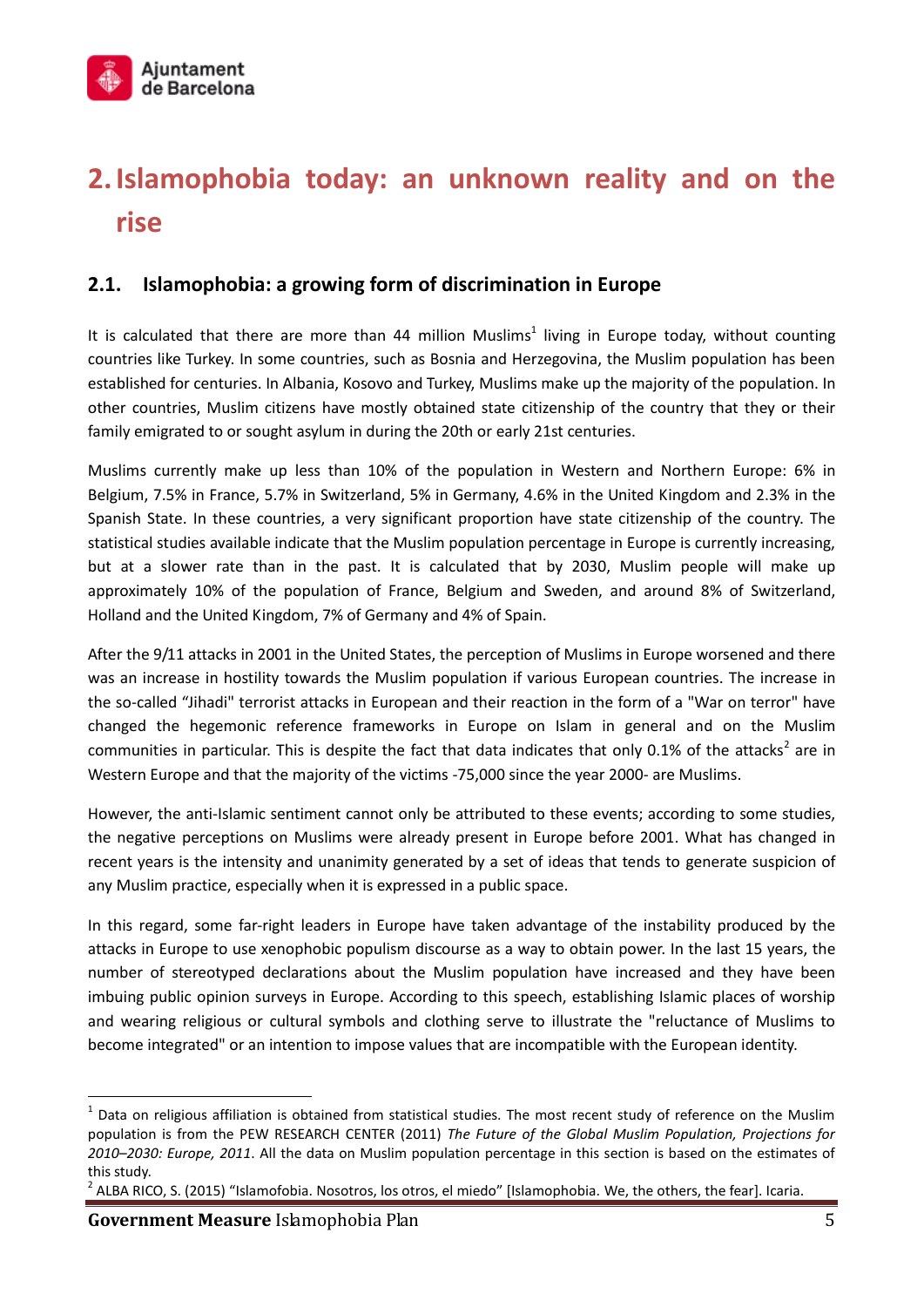

In Poland, for example, the Law and Justice party have risen to power using an ultra-Catholic and Islamophobic discourse, creating the electoral campaign around messages such as "these elections are not about politics and the economy, but about whether or not we will celebrate Christmas in 10 or 20 years time". In Hungary, the Prime Minister and ultra-conservative leader Viktor Orbán affirms that his country has the "right to decide that they don't want Muslims". In France, the candidate for presidency of the Republic, Marine Le Pen, was judged for having compared the religious practice of Muslims in public space, at a campaign event in 2010, with the occupation of France by the Nazis during World War Two. The Dutch extreme right is also gaining popularity in the polls with proposals to close down all mosques, ban the Koran and demand "fewer Moroccans in Holland".

The views expressed in various opinion polls carried out in Europe about the Muslim population or religious practices perceived as Islamic seem to reflect certain stereotypes used by European far right leaders. For example, 68% in France and 75% in Germany think that Muslim citizens are not integrated into society mainly because they refuse to become integrated<sup>3</sup>. 68% of French people oppose the decision of Muslim women to wear a headscarf and half of Germans are against the construction of mosques even though there is sufficient demand from believers. A third of the Swiss population consider that wearing a headscarf is humiliating for the women. 38% of the Spanish population<sup>4</sup> believe that it is perfectly acceptable to expel a student from school simply because she is wearing a headscarf and 42%<sup>5</sup> support the protests against the construction of Muslim places of worship.

This trend has been confirmed by the latest Report from the Pew Research Center published in 2016<sup>6</sup>. This report highlights that 50% of the Spanish population surveyed indicate that they have a negative perception of Muslim people, in fifth place after Hungary (72%), Italy (69%), Poland (66%) and Greece (65%). Holland and Sweden (35%) are in sixth place, followed by Germany and France (29%).

## **2.2. The situation of Islamophobia in Barcelona**

The lack of knowledge of incidents that are not reported, added to the poor quality of data on reported incidents, make it difficult to make a statistical approximation of the Islamophobia phenomenon in the city of Barcelona. In this regard, the primary statistical data available are those from the Hate and Discrimination Crimes Service of the Barcelona Province Prosecutor's Office. According to the data of the Prosecutor's Office, all types of hate crime have increased in the province of Barcelona in recent years. 232 cases were reported in 2015, 19% more than in 2014 and nearly 40% more than in 2013.

Despite this increase, it is not possible to reach the conclusion that hate crime has increased in the province of Barcelona. What is true is that the counting and recording of them has improved. In fact, in the 2015 Report<sup>7</sup>, the specialised Prosecutor's Office underlines the awareness work carried out by the public

**Government Measure** Islamophobia Plan 6 and 6 and 6 and 6 and 6 and 6 and 6 and 6 and 6 and 6 and 6 and 6 and 6 and 6 and 6 and 6 and 6 and 6 and 6 and 6 and 6 and 6 and 6 and 6 and 6 and 6 and 6 and 6 and 6 and 6 and 6 a

<sup>&</sup>lt;sup>3</sup> French Institute of Public Opinion (IFOP), Comparative survey France/Germany on Islam. Research Report, 13 December 2010.

<sup>4</sup> Spanish Observatory of Racism and Xenophobia*, Evolució del racisme i la xenofòbia a España [Evolution of racism and xenophobia in Spain]. Report 2012*, page 156.

<sup>5</sup> Spanish Observatory of Racism and Xenophobia*, Evolució del racisme i la xenofòbia a España [Evolution of racism and xenophobia in Spain]. Report 2012*, page 161.

<sup>6</sup> Pew Research Center, July 2016, *Europeans Fear Wave of Refugees Will Mean More Terrorism, Fewer Jobs*

<sup>7</sup> Barcelona Province Prosecutor's Office Hate and Discrimination Crimes Service (2016). 2015 Report.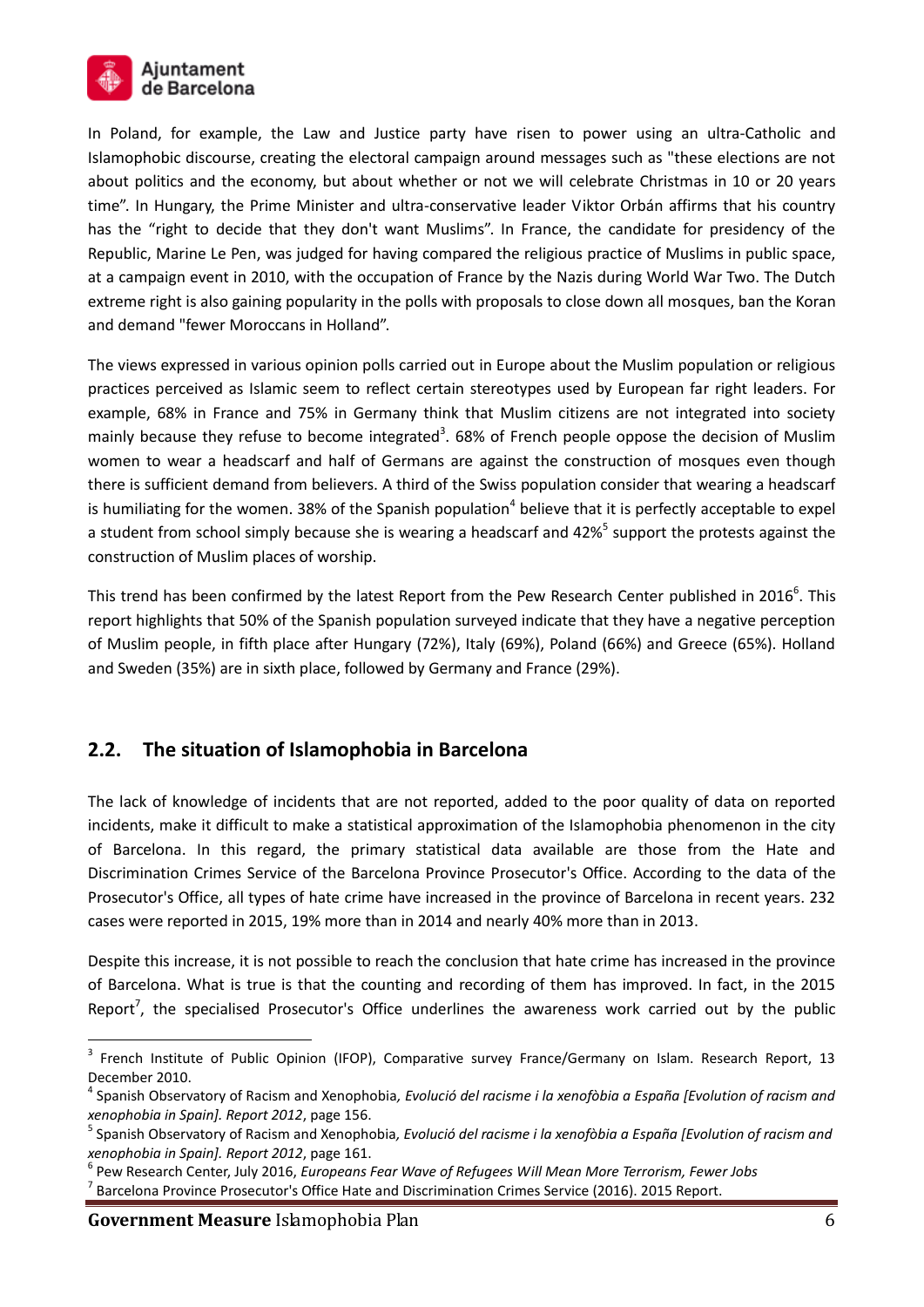

authorities and non-governmental organisations, as well as the progressive application of police protocols. Even so, it must be remembered that the "dark figure" of crimes that are not reported continues "to be high".

Discrimination for religious reasons represents only 12% of the hate crimes dealt with by the Prosecutor's Office. The main reason for discrimination continues to be racism and xenophobia, followed by political orientation, assaults, threats and insults due to the victims' sexual orientation, while hate for religious reasons is the fourth cause of discrimination. As regards the form taken of these crimes, in the majority of cases they are injuries, humiliation or both at the same time. Threats and coercion are also used.

Apart from the data on criminality available through the Prosecutor's Office on Hate Crime, there is no other comprehensive statistical report on the situation of Islamophobia in Barcelona. The studies available on Islamophobia are carried out by social entities that count the cases presented to them. The most recent report from the Citizen Platform Against Islamophobia<sup>8</sup> included 278 cases of Islamophobia in Spain in 2015. This report places Barcelona among the Spanish cities with the most recorded cases of Islamophobia (28%). It should be taken into account that the Report includes all cases of discrimination that the Platform is aware of, whether or not they have been reported to the judicial authorities.

In concrete terms, this has been seen very clearly in some cases that were given extensive media coverage in 2016. For example, the attack on a pregnant women in early September 2016, and the recurring controversy over the opening of religious centres in the city, most recently those in the neighbourhoods of Carmel and Sou Barris. At the start of 2016, Islamophobic graffiti was painted on the doors of two mosques in the Clot neighbourhood. Particular mention should also be made of schools where there have been several displays of Islamophobia related to halal food and the hijab headscarf in the classrooms. These examples are just a sample of some of the cases that have been collected in recent years. There are probably more that have not been included for the different reasons explained that make it difficult to have a more comprehensive analysis of the situation of Islamophobia in the city.

Another way to obtain more information on the state of Islamophobia in our city are opinion polls and value surveys. The Social Values Survey of the City Council of Barcelona shows that 21.6% of Barcelona citizens affirm that it bothers them quite a lot that Muslim girls wear a headscarf to school, and 19.2% that they wear it in the street. 17.7% affirm that it bothers them quite a lot to have a mosque beside their home. Finally, 13.4% affirm that it bothers them quite a lot that their children go to a school where at least half of the students are children of immigrants.

The belief that the increase in Islamophobia in Barcelona over the last few years poses a risk to the peaceful co-existence of neighbours and a real threat to social cohesion in the city resulted in a study being carried out at the start of 2016 in order to analyse this reality. This study called *La pràctica religiosa de les comunitats musulmanes de Barcelona. Expressions i problemàtiques<sup>9</sup>* [*The religious practice of the Muslim communities in Barcelona. Expressions and problems*] was prepared by a research team linked to the

**Government Measure** Islamophobia Plan 7

<sup>8</sup> Citizen Platform Against Islamophobia (2016), *Informe anual, Islamofobia en España 2015 [Annual report, Islamophobia in Spain 2015].* The full report is available here:

*https://plataformaciudadanacontralaislamofobia.files.wordpress.com/2016/04/informe-islamofobia-en-espac3b1a-2015-pcci-informe-anual-20164.pdf*

<sup>9</sup> AAVV (2016) *La pràctica religiosa de les comunitats musulmanes de Barcelona. Expressions i problemàtiques [The religious practice of the Muslim communities in Barcelona. Expressions and problems].*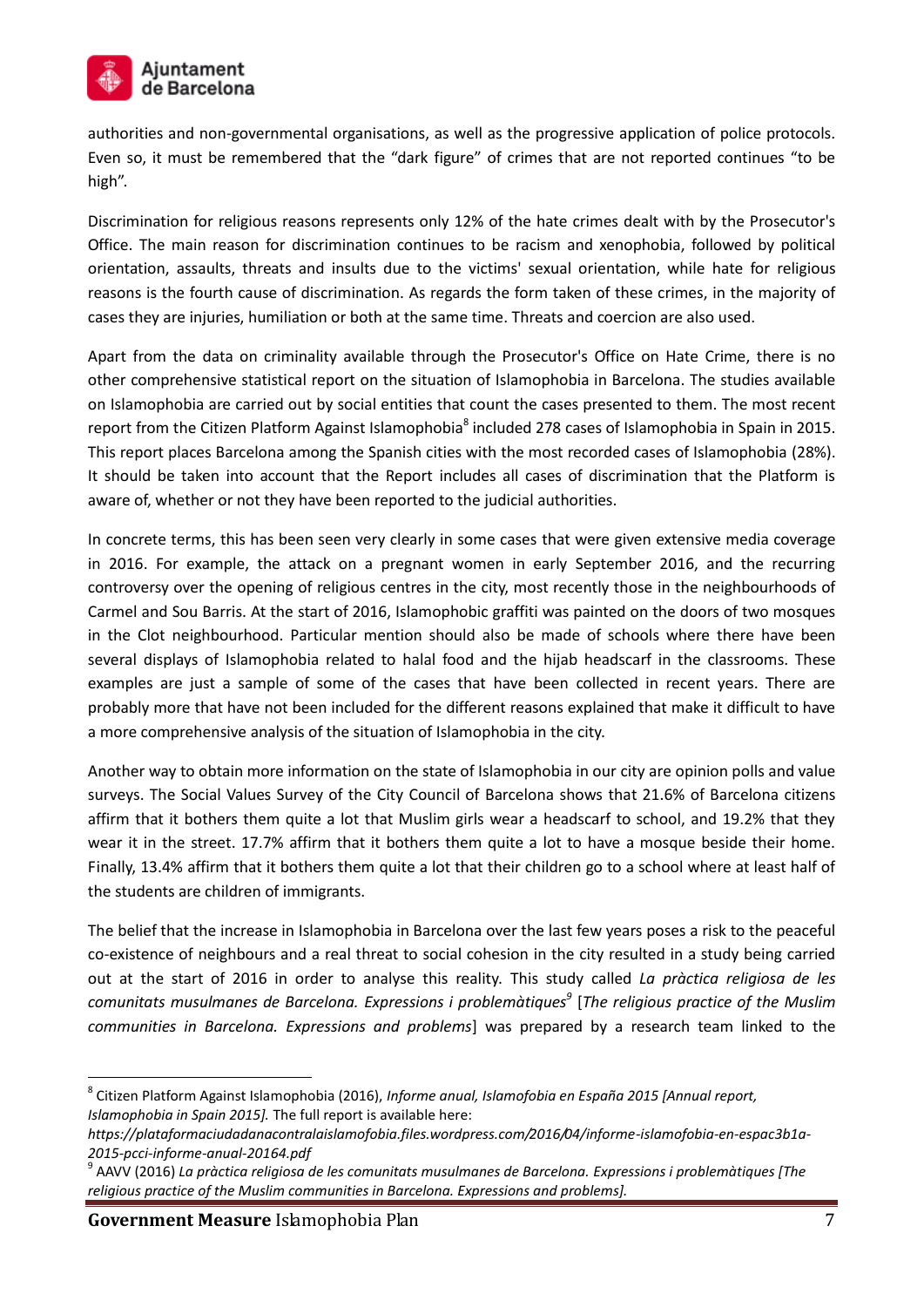

Department of Social Anthropology of the University of Barcelona and the collective Stop Islamophobic Phenomena in Catalonia (SAFI) and presented in July 2016.

This research analyses the speeches and Islamophobic practices that can be seen today in the city of Barcelona. It evaluates the state of the religious practices of Muslim communities based in the municipality of Barcelona; the specific characteristics of a religious minority that has been established in the city for several decades, as well as the difficulties that its members have to face to carry out what they understand to be their daily praxis as followers of an affiliation. Approximately 55 people (mostly Muslims) participated in the data collection for the study, through interviews and discussion groups and ethnographic observation in some cases (such as a movement organised by local residents opposed to the opening of a place of worship).

Therefore, this study focuses on the difficulties that the same Muslim people and communities in the city encounter when practising their right to freedom of religion. It also allows for the conclusion to be reached that these difficulties are related to discrimination and to identify in which areas it occurs most frequently. From this study, a series of recommendations have been made by the authors themselves about how to approach this phenomenon, some of which were taken into account in the drawing up of this Plan.

Finally, considering the data that we have and the aforementioned set of studies, we are better able to understand the situation of Islamophobia in Barcelona under the following premises:

 **Islamophobia in Barcelona is a real phenomenon that is a matter of concern.** This is indicated by the data from the Prosecutor's Office and by the cases collected by the social entities and academic studies in this regard.

 **In recent years, an increasing trend of Islamophobic incidents has been noted.** The climate of tension caused by the wave of terrorist attacks that has shaken Western Europe, added to the Xenophobic use of these by the far right has resulted in a major intensity of Islamophobia in our city. For example, the fact that recently there has been local resident opposition to the opening of places of worship in the city, or the significance of the attacks on women with the hijab in public spaces.

 **The education, public space, media and work** environments are those that most stand out for incidents of Islamophobic discrimination.

**Islamophobia affects women more sharply.** The most accentuated discrimination can be found in the intersectionality of ethnic or cultural origin, religious practice and gender. This has proven to be particularly intense in relation to the use of the hijab.

 **Lack of data on hate crime and speech in Barcelona in general, and Islamophobia in particular,** makes it difficult to intervene through public policies.

 **There is a lack of information on the rights of victims facing discrimination.** Many victims declare that they are unaware of the existing guarantee mechanisms or that they do not believe in them.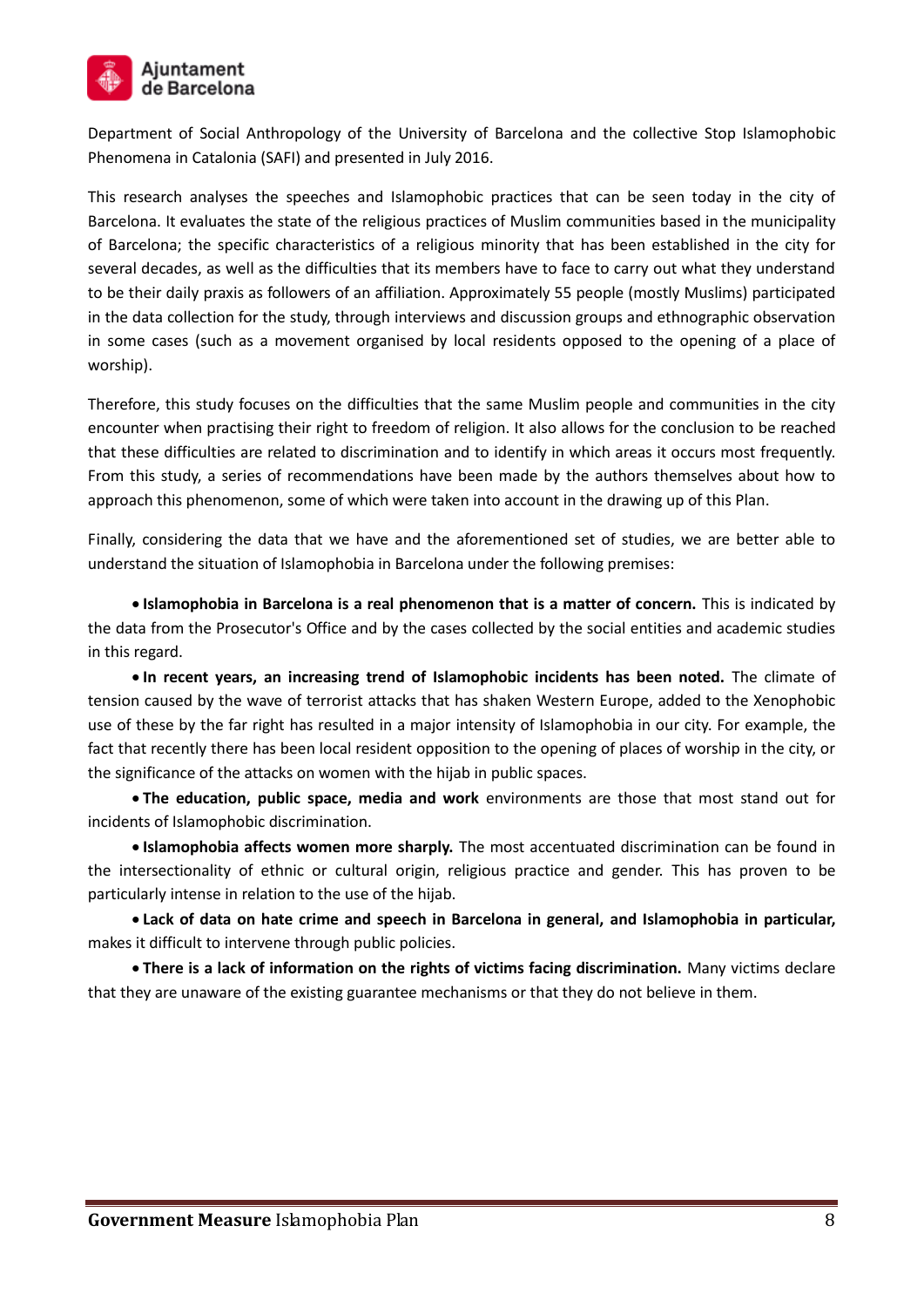

# **3. Islamophobia, a hate crime**

## **3.1. Islamophobia as a form of discrimination**

One of the main challenges faced today by the local administrations is to guarantee citizenship rights to their citizens. To help contribute to this, **Barcelona is committed, among other perspectives, to taking a twofold approach: the human rights approach and the intercultural approach.** 

**The human rights approach** emphasises the fact that the recognition of citizenship rights is often limited to great declarations of principles but it does not fully address the obligations deriving from this recognition. Barcelona, in accordance with its "Barcelona City of Rights" programme, assumes its obligations in this regard: the protection and guarantee of the rights of all of the city's residents. Therefore, the human rights approach is based on the use of international human rights standards as a guide to plan public policies, as can be seen below.

**The intercultural approach** involves recognising diversity from the standpoints of knowledge, positive interaction, participation and non-discrimination. To achieve real inclusion is to recognise that our societies have changed, that they are plural and diverse, and therefore it is necessary to guarantee that the difference will be respected, valued and appreciated without affecting equality of rights and obligations. The intercultural approach exceeds the multicultural paradigms of respect and tolerance between diverse cultures in order to promote the construction of plural societies that are diverse, fair and cohesive where the common goal is to combat inequality and where the dialogue promoted is not between different cultures, but instead between people of different cultures.

Furthermore, the intercultural approach seeks to identify and reverse the underlying causes of discrimination resulting from prejudice and stereotypes based on a lack of knowledge and the rooted, atavistic fear of the construction of otherness. Looking at people perceived to be different in a negative way or with a look of superiority is often at the root of discriminatory attitudes, and Islamophobia is a clear example of this.

As a result, **we are currently facing a growing climate of hostility and mistrust towards Muslims or those perceived as such which leads to discrimination against them.** The right to freedom of expression includes the right to criticise religions and beliefs, but this does encompass stereotypes or intolerance and the human rights of people linked to the religion have to be preserved. A religion is not just an ideology or a doctrine. It is also a set of practices and customs that need to be respected under the framework of the interdependence and indivisibility principles of rights, understanding that all human rights are complementary and inseparable.

**According to international and European law, discrimination is any difference in treatment based on prohibited motives that do not have an objective or reasonable justification**, as indicated in the International Covenant on Civil and Political Rights, the International Covenant on Economic, Social and Cultural Rights and the European Convention for the Protection of Human Rights and Fundamental Freedoms. **In the case of Islamophobia, discrimination is expressed both for religious reasons, and on the**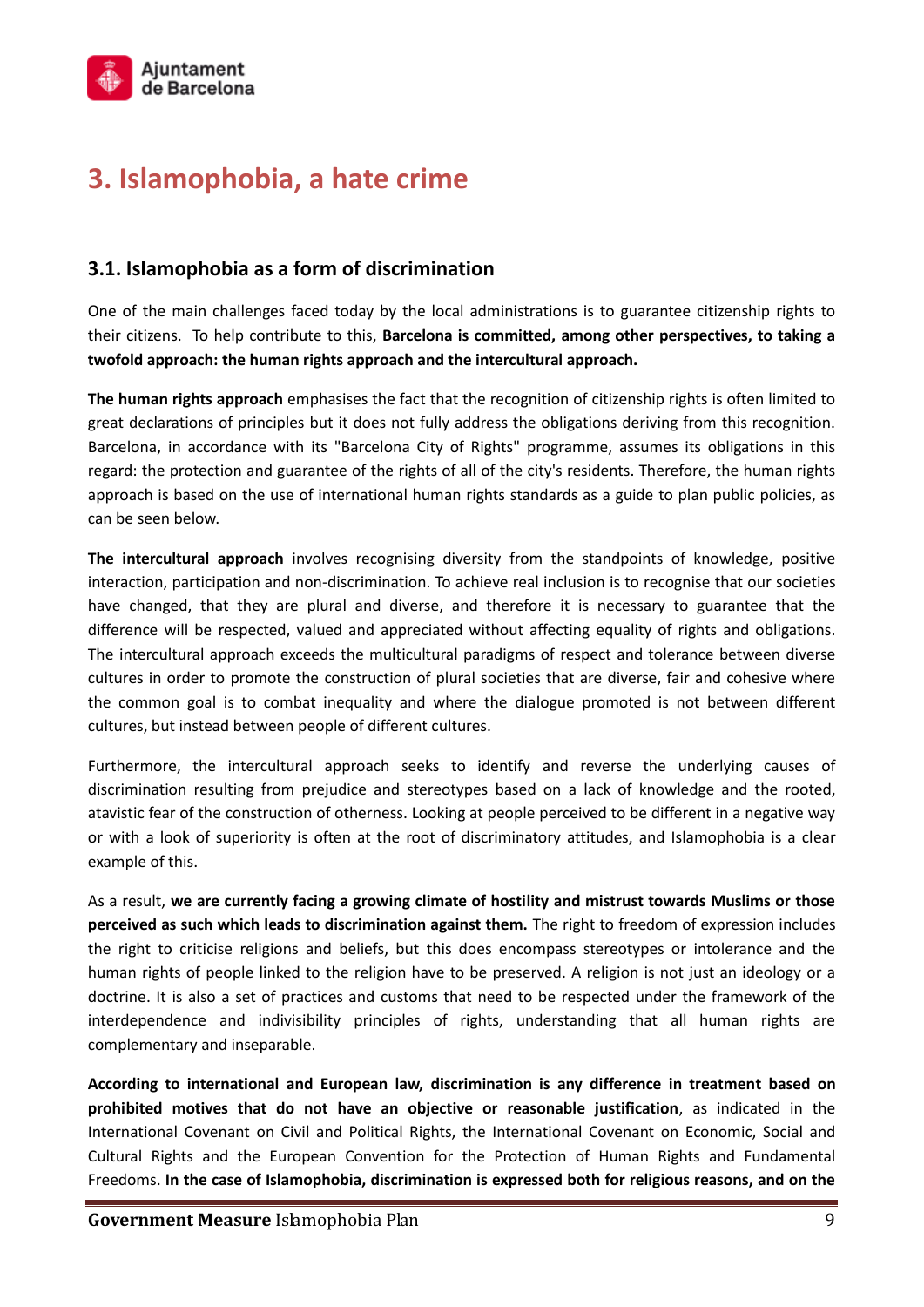

**grounds of ethnic or cultural origin and, furthermore, other discriminatory motivations can be added such as gender or sexual orientation and identity**.

**Discrimination undermines the exercise of equality of other human rights, such as the right to work, education, health, etc.** The most evident discrimination is that which is carried out directly, even though it is necessary to establish mechanisms to prevent indirect discrimination, which is less palpable but just as harmful. We understand that indirect discrimination is when a law, a procedure or a practice that is apparently neutral involves a disproportionate disadvantage or has a differentiating effect on a particular group with no objective or reasonable justification for implementing it<sup>10</sup>.

In the same way that traditional Muslims should not be pressured by their family or the community over whether or not to express their cultural and religious values, they should likewise not be pressured by the administration to behave one way or another. In this sense, the administration has the responsibility not to promote or reinforce stereotypes that may encourage intolerance and discrimination, as well as the obligation to take measures to prevent this.

A person can be distinguished by their Muslim origin or their cultural identity without being considered religious. There are atheists and lay people that form part of Islamic culture just like in Christianity, Hinduism, etc. **Islamophobia is a form of racism when the discrimination is exercised based on certain physical features that are attributed to Muslims. This is founded on the fact that when we speak about victims of Islamophobic discrimination, we refer to both Muslims and those people who are perceived to be Muslims.**

The fight against Islamophobia, opposition to racism against Muslims or people perceived as such, aims to guarantee the right to equality and to non-discrimination, as well as preserving their freedom of conscience. In this regard, Islamophobia is expressed not only as a form of racism against people with the racial profile of Muslims, but also a form of religious discrimination for practising Islam<sup>11</sup>. In this way, the public **authorities are obliged to act to guarantee the free, unhindered practice of any creed and religion, protected by the fundamental right of freedom of thought, conscience, religion and belief**.

**This Plan is directed at the general public, as Islamophobia, racism and xenophobia attack the entire population in the sense that they undermine social cohesion, generate inequalities and violate the positive effects of cultural diversity in the city.** In this regard, a series of goals and measures focused on prevention are proposed, giving an important role to education and awareness. It is worth mentioning, however, that special attention is given to people who suffer Islamophobia directly, and more intensely to those who are Muslim, as they suffer more kinds of discrimination (places of worship, clothing symbols, etc.)

As we will see in more detail in the next section, Islamophobic crimes and speeches are considered to be hate crimes and speeches, as they are based on racial discrimination and hate, and the attacks are mainly motivated by the ethnic origin or Muslim religion of the victim, or both. This twofold racial and religious

<sup>10</sup> Amnesty International (2012), *Choice and prejudice, Discrimination against Muslims in Europe*, page 19. The full report is available here:

*http://amnistiainternacional.org/publicaciones/154-eleccion-y-prejuicio-discriminacion-de-personas-musulmanas-eneuropa.html*

 $11$  International Covenant on Civil and Political Rights, United Nations, 16 December 1966. Art. 2.1, Resolution 2200A (XXI)].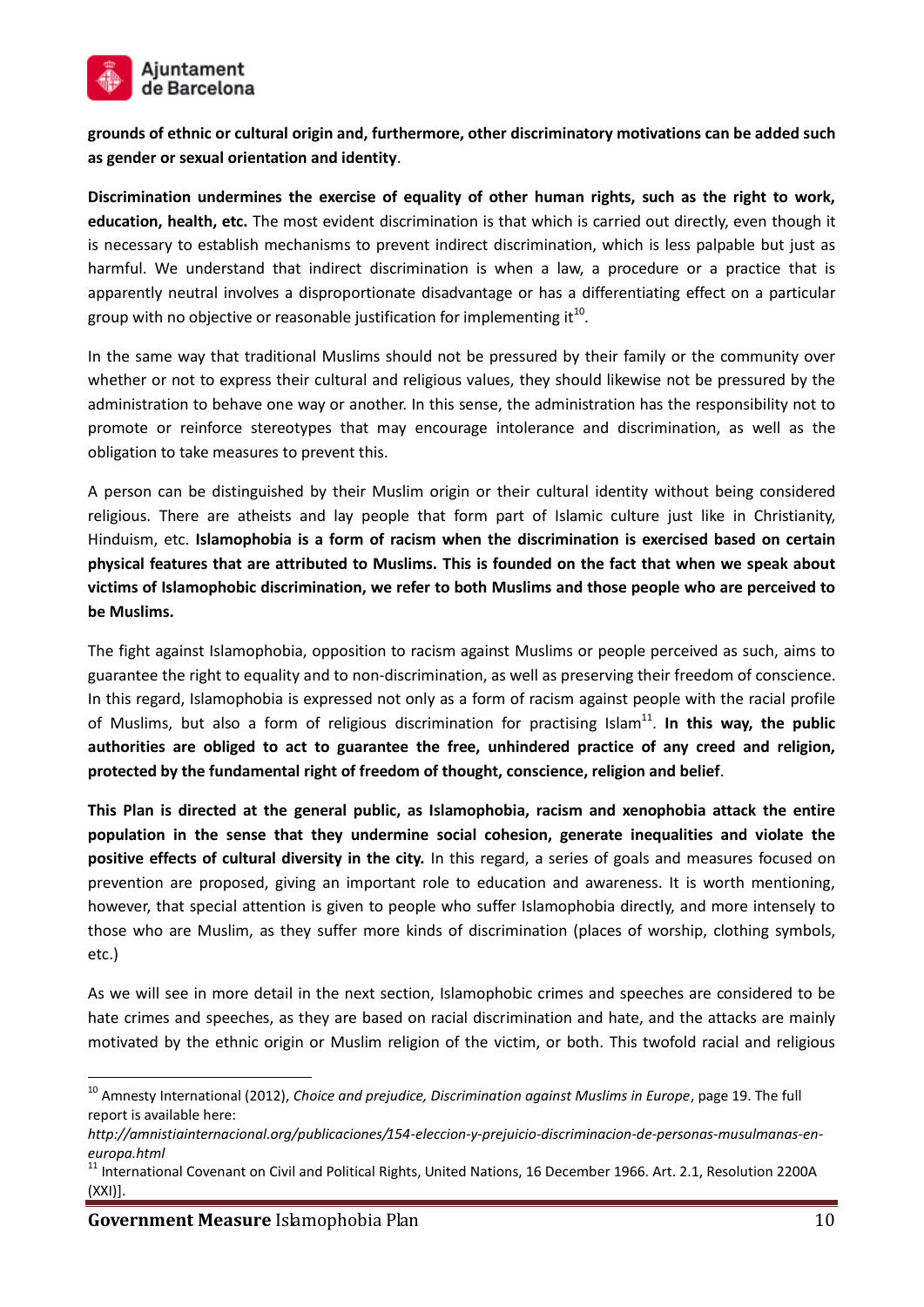

discrimination, due to the combination of the two elements, is reflected in the fact that Muslims are on the receiving end of racial and religious discrimination more frequently than people who are not Muslims<sup>12</sup>.

When the gender perspective is included in the study of Islamophobic discrimination, it is evident that the fact of being a women is yet another motive for discrimination against the Muslim religion and ethic origin. **Therefore, it is necessary to study gender transversality in the intersection of various areas of inequality and discrimination that foster Islamophobia and resolve how this is expressed specifically on women.**  Both in general areas, such as the workplace, and other more specific areas such as sexual and reproductive health. In order to combat Islamophobia, it is necessary to establish prevention tools and guarantee mechanisms that contemplate the specific needs of women and take into account the intersectional perspective to identify the specific impact of multiple areas of discrimination.

**Therefore, we understand that Islamophobia is a phenomenon of stereotyped speech, prejudice and discrimination against Islam and Muslim people or those perceived as such.** It follows specific patterns of discrimination that affect these people in specific areas of their life and which violate their citizenship rights. In short, it is a form of incitement to hatred, and as such it is classified as a hate and/or discrimination crime in the vast majority of countries and is recognised internationally. As a result, it is necessary to have a comprehensive public policy that establishes prevention measures and a guarantee of citizenship rights in the face of Islamophobia.

## **3.2. Islamophobia in international human rights instruments**

Islamophobia, considered as discrimination suffered by Muslims or people perceived to be Muslims, is not explicitly featured in any international instrument to protect human rights, and neither are Christianophobia or anti-Semitism

Nevertheless, expressions of discrimination for religious, cultural or ideological reasons are included in various international agreements that are worth mentioning in order to establish Islamophobia as a violation of different human rights, as has been pointed out on various occasions by the UN Special Rapporteur on all contemporary forms of racism, racial discrimination, xenophobia and other related intolerances.

In this regard, we can speak about two big blocks of human rights that are infringed in an incident of Islamophobia. **On one hand, the right to equality and non-discrimination, and on the other hand, the right to freedom of thought, conscience, religion and belief.** Below we will briefly analyse these two big blocks of rights, focusing on the recommendations that the different human rights protection mechanisms have drawn up in relation to the issues that we deal with in the measure.

Both the Universal Declaration of Human Rights and the two International Covenants for its implementation, contain the right to equality in their articles. Specifically, these texts say that all human rights should be enjoyed "without any discrimination for motives of race, colour, gender, language, religious, political opinion or of any other nature, national or social origin, financial position, birth or any other social

<sup>12</sup> Open Society Foundations (2010), *Muslims in Europe, a Report on 11 EU cities*. The full report is available here: *https://www.opensocietyfoundations.org/sites/default/files/a-muslims-europe-20110214\_0.pdf*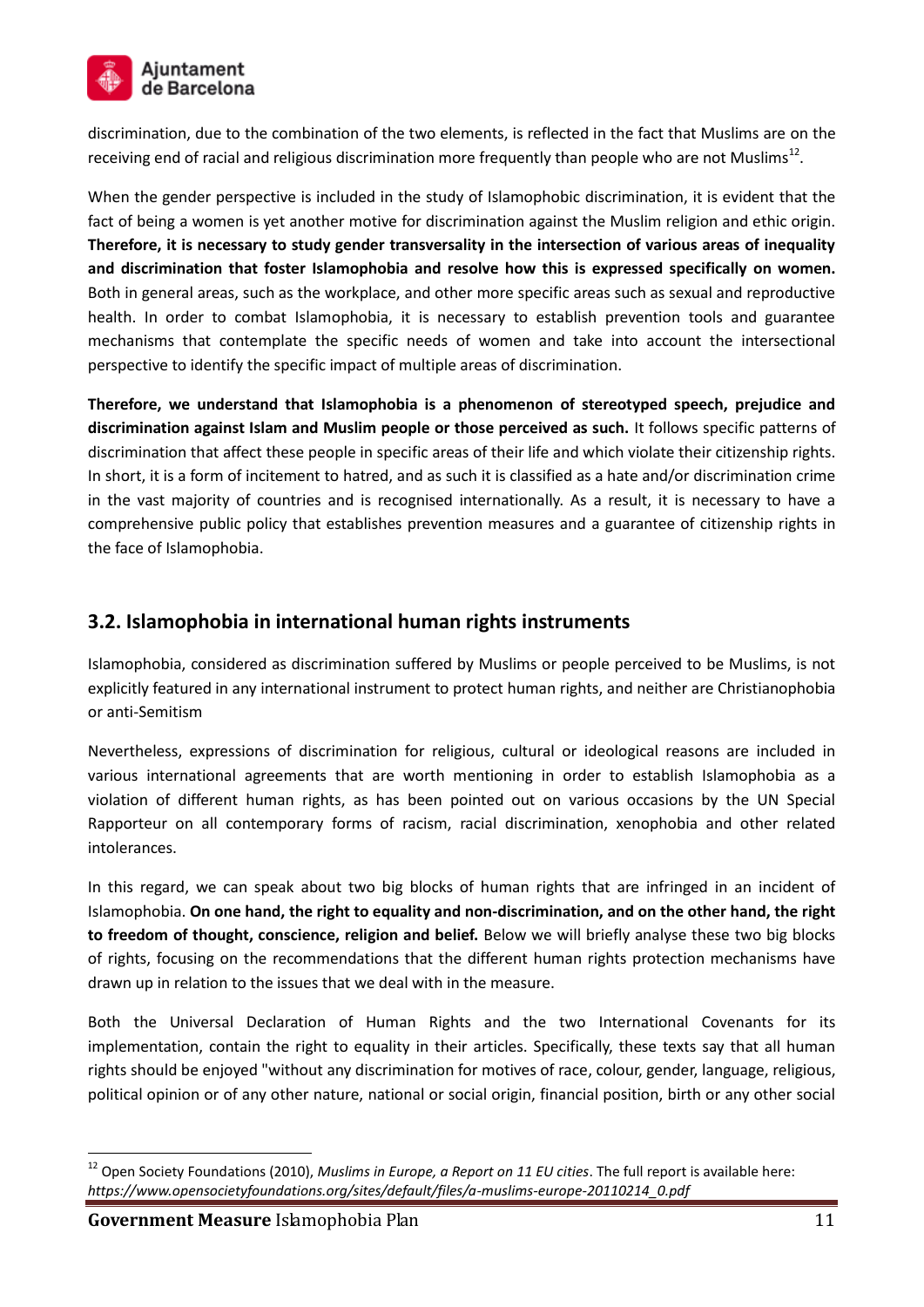

condition" (Art. 2 of the International Covenant on Civil and Political Rights and the International Covenant on Economic, Social and Cultural Rights).

This general precept of equality is often interpreted as a principle that has to infuse the other rights, in such a way that it does not constitute a right in itself, but an obligation of how to behave, a way of doing, and therefore it always has to be applied in relation to the other human rights. The right to health, the right to education and the right to effective judicial protection, for example, have to be exercised without any type of discrimination.

As a fundamental principal of human rights, discrimination is the main aspect of up to three international protection instruments, particularly the International Convention on the Elimination of All Forms of Racial Discrimination (of 1965, ratified by the Spanish State in 1983 and therefore legally biding for Barcelona). According to Article 1 of the Convention, the expression "racial discrimination" mentions *"any distinction, exclusion, restriction or preference based on race, colour, descent, or national or ethnic origin which has the purpose or effect of nullifying or impairing the recognition, enjoyment or exercise, on an equal footing, of human rights and fundamental freedoms in the political, economic, social, cultural or any other field of public life*". Therefore, this definition includes expressions of Islamophobia as we have defined it in this measure and, as a result, we can propose the application of its articles. In this sense, we will focus on the two lines of action that we will present: prevention and guarantee.

Once a detailed list has been drawn up of all the rights where there can be no form of racial discrimination, the Convention states the explicit prohibition of any expression of hate in Article 4, as follows: "*The States a) Shall declare an offence punishable by law all dissemination of ideas based on racial superiority or hatred, incitement to racial discrimination, as well as all acts of violence or incitement to such acts against any race or group of persons of another colour or ethnic origin, and also the provision of any assistance to racist activities, including the financing thereof; (c) Shall not permit public authorities or public institutions, national or local, to promote or incite racial discrimination."* It is in this Article and Article 6 that we find the regulation in the international sphere of guarantee measures in relation to hate crime, which covers Islamophobic crimes.

In terms of the prevention measures, Article 7 of the Convention should be noted. It states that it is necessary to "adopt immediate and effective measures, particularly in the fields of teaching, education, culture and information, with a view to combating prejudices which lead to racial discrimination and to promoting understanding, tolerance and friendship among nations and racial or ethnic groups". This is the justification of the first two goals of this Plan which we will explain in the next point.

It is necessary to point out another international document which, while it is not binding, contains the most complete list of measures available to date for the fight against discrimination, the **Durban Declaration of 2001** and its Action Plan. This plan has 219 measures, of varying specification, to combat racism, racial discrimination, xenophobia and other related intolerances and it is one of the main bases for the measures that we present in this municipal plan to combat Islamophobia.

We would need to analyse the second big block of human rights which is infringed by Islamophobic discrimination, which refers to freedom of conscience and religion, upon which two preliminary considerations need to be made, pointed out by the UN Special Rapporteur on the freedom of religion and belief. Firstly, it must be clarified that the right to freedom of thought, conscience, religion and belief does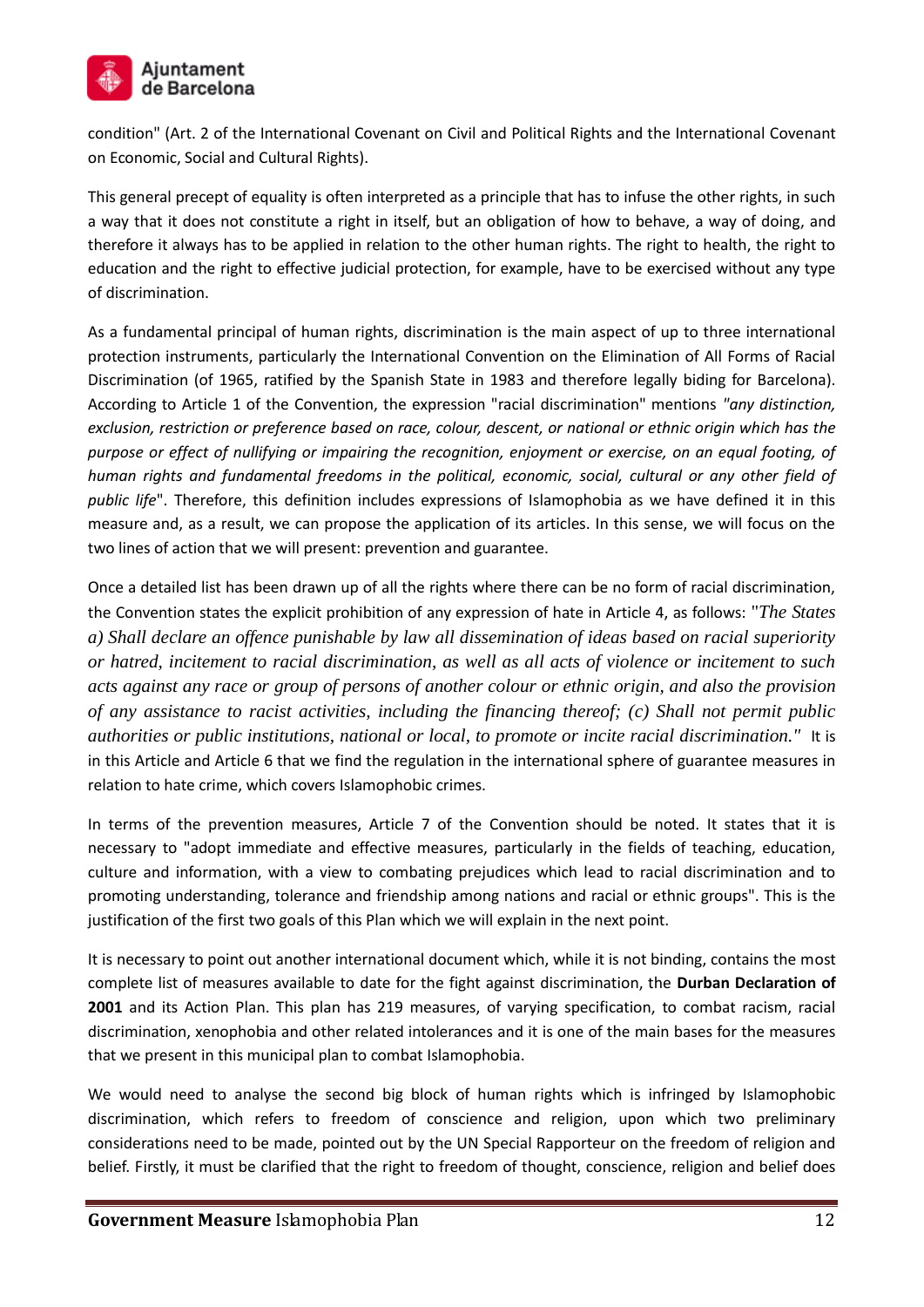

not only refer to religious options, but also encompasses agnostic, atheist or any other options of thought or belief. Secondly, it is necessary to point out that this right is often misinterpreted, not always out of naivety or lack of interest, as the right that protects religions, and therefore the ideas that these promote. Human rights protect people, never ideas or systems, whether they be religious, political or social. People's freedom of thought is protected, not what the people think or believe.

Article 18 of the International Covenant on Civil and Political Rights develops the generic wording found in Article 18 of the Universal Declaration. Therefore, it is recognised that "Everyone shall have the right to freedom of thought, conscience and religion. This right shall include freedom to have or to adopt a religion or belief of his choice, and freedom, either individually or in community with others, and in public or private, to manifest his religion or belief in worship, observance, practice and teaching".

This Article was interpreted by the Human Rights Committee in its General Comment No. 22, where two preliminary considerations are pointed out that we have put forward and which explicitly states the prohibition of "Policies or practices... that restrict access to education, medical care, employment or [to other rights]" for the mere fact of belonging to a specific religion. The Committee explains that "The observance and practice of religion or belief may include not only ceremonial acts but also such customs as the observance of dietary regulations, the wearing of distinctive clothing or head coverings...". This interpretation allows us to affirm that when there is a discriminatory attitude based on religious aspects, such as the halal menu or the use of the hijab in schools, this is a violation of a human right. It should be noted that the Committee states that "The same protection is enjoyed by holders of all beliefs of a nonreligious nature".

## **3.3. Criminal prosecution of Islamophobia and hate crime**

#### **The reform of the Penal Code and the creation of the Prosecutor's Office specialised in hate crime**

On 1 July 2015, a reform of the Penal Code came into force operated by Framework Act 1/2015, which has had consequences in relation to the prosecution of punishable hate speeches. The legislative amendment affects former Article 510 related to provoking hatred, violence or discrimination and Article 607.2 of the Penal Code related to disseminating ideas that justify genocide, crimes that are now merged in the new Article 510 of the Penal Code. The reform would have to allow for more effective prosecution of this type of crime, thereby responding to the different international commitments assumed by the Spanish State.

Nevertheless, the Spanish State has not classified a specific penal model for hate crime as is usual in Anglo-Saxon countries<sup>13</sup> and it has been advocated by the Public Prosecutor, which has requested the provision of a specific chapter on discrimination crimes, which would also include so-called hate crimes. In this way, it is advocated to speak about crimes against discrimination to refer to all those crimes in which the subject's actions are motivated by discrimination. And on the other hand, the express provision of a crime classification is advocated for cases where the reference of a second subjective element, hate, is added to the discriminatory motive to propose a category for discrimination and hate crime.

<sup>13</sup> Based on both the doctrine and the legislation of the United States, for example, *Hate Crime, Hate-Motivated Crime* and *Hate Crime Statistics.*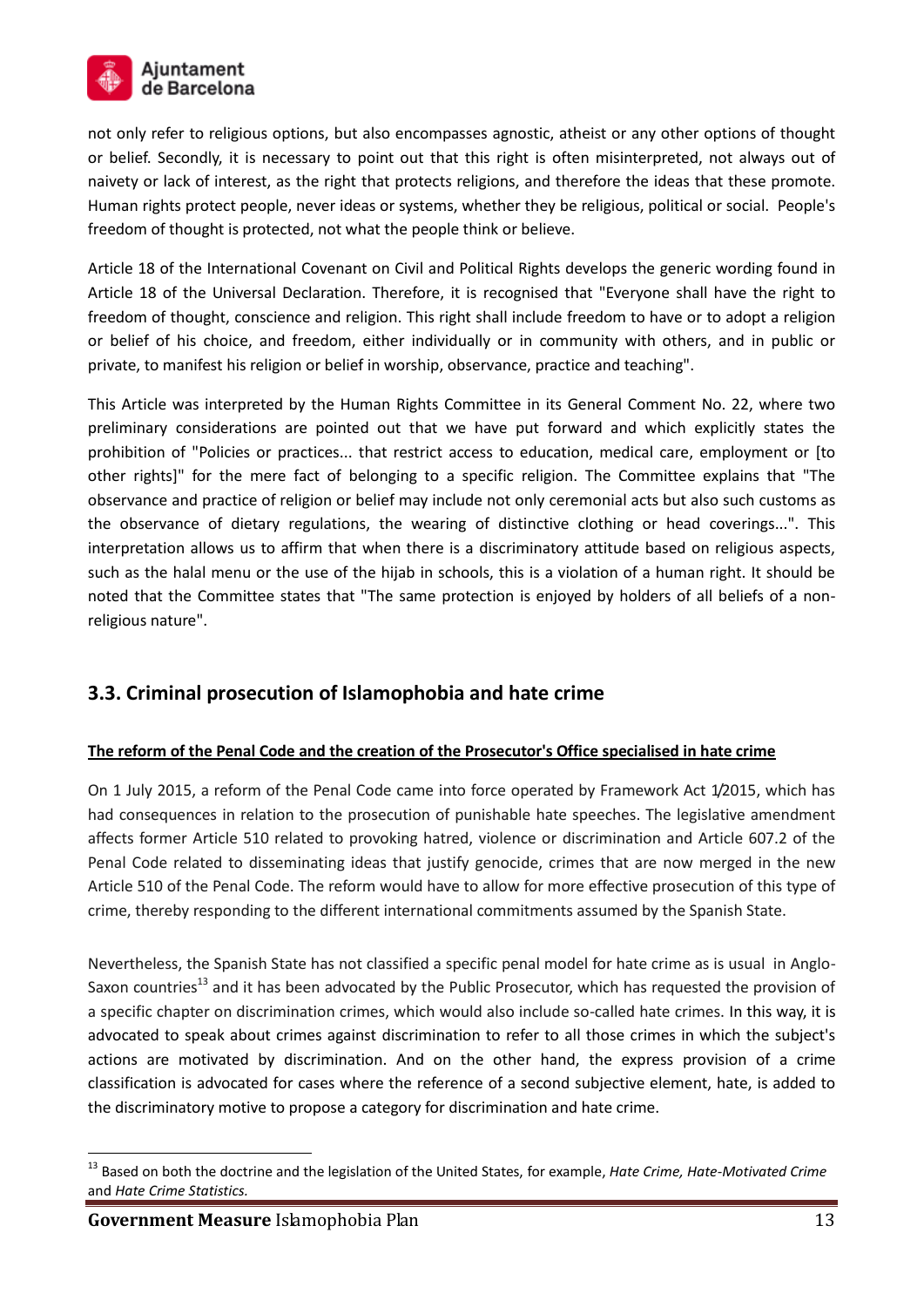

The Hate and Discrimination Crimes Service of the Barcelona Province Prosecutor's Office has been in operation since October 2009. It is the first<sup>14</sup> of its type in a Prosecutor's Office in the Spanish State. The specialised response of the Public Prosecutor in other fields, such as corruption, environment crimes, occupational accident and gender violence crimes have demonstrated better effectiveness in the prosecution of these crimes. The creation of the service specialised in hate crime within the prosecutor's offices provides the necessary and appropriate specialised response in the investigation, prosecution and legal procedures of this type of criminal activity, as well as collecting the information, documentation and recommendations from the international bodies that defend human rights.

In this regard, *the Comprehensive strategy against racism, racial discrimination, xenophobia and other related forms of intolerance*, approved by the PSOE government on 4 November 2011 and assumed by the subsequent PP governments, places great importance on institutional cooperation between the public authorities and also civil society. The appointment of specialised prosecutors in every provincial capital should then be supported by coordination with a series of public bodies or civil society, involved in the fight against discrimination which has to enable more effective criminal prosecution of hate crime.

#### **Difficulties in the criminal prosecution of hate speeches and crimes**

There are various issues that prevent or complicate the correct investigation and prosecution of haterelated offences within the different forms of discrimination and, consequently, these have an impact when making a qualitative and quantitative calculation of the extent of hate crime and hate speech in our society.

These issues may generate a dangerous sentiment of injustice and, to some degree, failure of the rights protection system, with the subsequent frustration and increase in mistrust towards the different operators that intervene in a process of this type (police forces, judges, prosecutors, etc.)

Therefore, to implement the most effective public policies possible in the fight against discrimination, it is essential to identify these difficulties:

#### *a. Lack of awareness of the reported incidents*

One of the main problems detected in the field of discrimination and hate crime is the lack of published statistical data that enable the qualitative and quantitative calculation.

In the Spanish State, it was not until 2011 that the Crime Statistics System was modified by the Cabinet for Coordination and Studies of the Security State Secretariat of the Ministry of the Interior and Oberaxe<sup>15</sup> in order to specifically record any action that may be classified as racist or xenophobic.

By 2010, the Department of the Interior of the Generalitat regional government of Catalonia had already implemented a protocol<sup>16</sup> coordinated with the Barcelona Province Prosecutor's Office so that the *Mossos* 

<sup>&</sup>lt;sup>14</sup> In 2011, a delegate Prosecutor was appointed for the Criminal Protection of the principle of Equality and against Discrimination. In 2013, fifty delegate Prosecutors were appointed throughout Spain, with at least one Prosecutor for each province capital.

<sup>&</sup>lt;sup>15</sup> Spanish Observatory against Racism and Xenophobia, which reports to the Secretariat General of Immigration and Emigration of the Ministry of Employment and Social Security.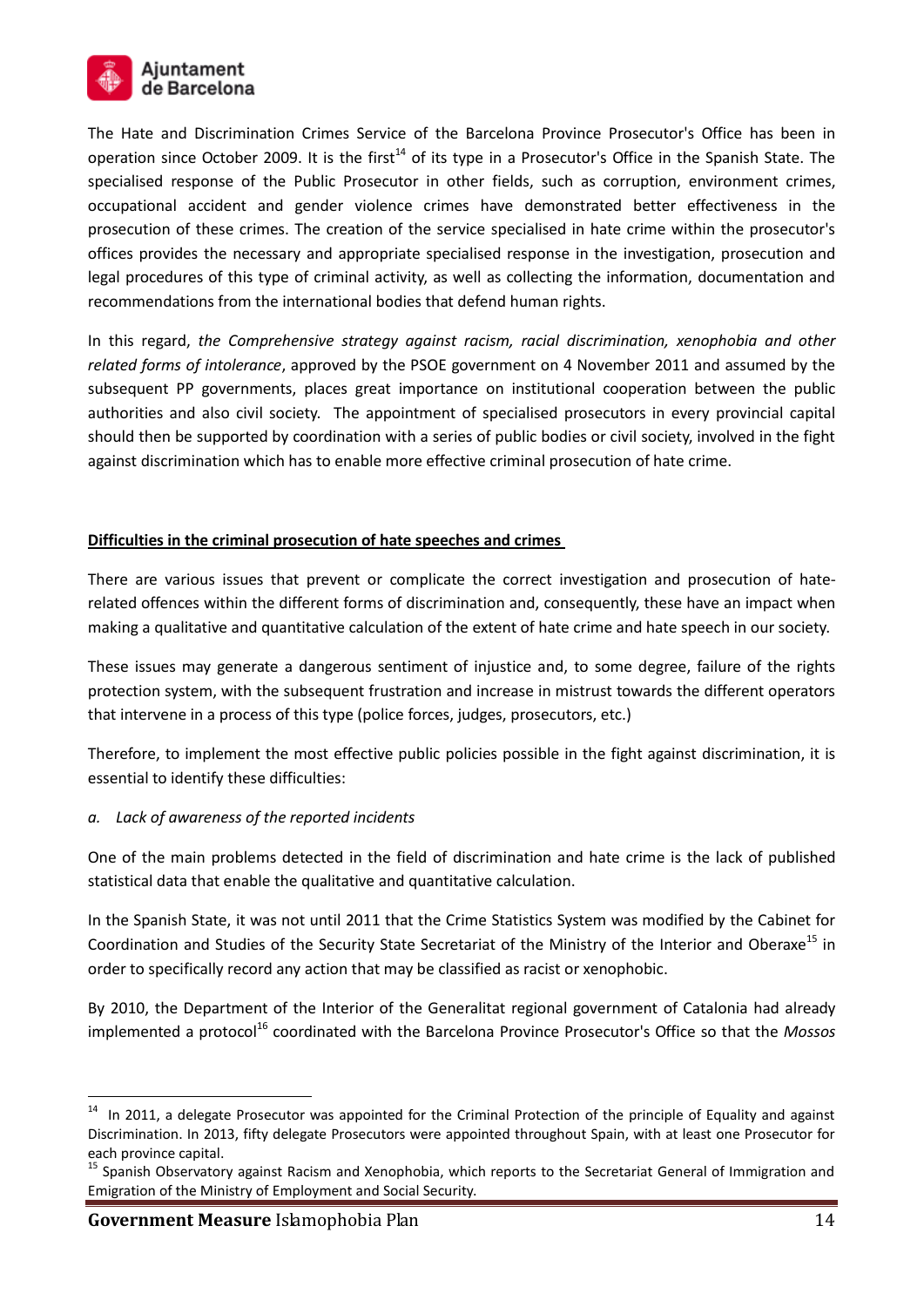

*d'Esquadra*, the Catalan police force, could collect the first statistical data on discrimination and hate crime, and therefore calculate the number of victims. It was not until 2014 that the first report from the Ministry of the Interior appeared on the evolution of hate crime in the Spanish State, which provides the first statistical data on the incidents and criminal violations committed due to hate and discrimination in 2013.

The non-existence of this option until 2010 (Department of the Interior of the Generalitat regional government of Catalonia) and 2011 (Ministry of the Interior) contributed to the lack of visibility of the suffering of victims, and sometimes, to the public institutions and society as a whole underplaying the problem.

In the same way that the police and security forces did not offer reliable data on discrimination and hatemotivated crimes until recently, the prosecutors, courts and tribunals did not register or classify the procedures initiated or file the crimes of this nature either, nor did they file the sentences passed or cases dismissed..

These deficiencies were remarked upon on different occasions by the European Union and the Fundamental Rights Agency of the European Union (FRA) $^{17}$ , the European Commission against Racism and Intolerance (ECRI)<sup>18</sup>, and the Committee on the Elimination of Racial Discrimination of the UN High Commissioner <sup>19</sup>, as well as being a motive for advocacy of organisations such as Movement against Intolerance<sup>20</sup> and Amnesty International<sup>21</sup>.

Therefore, the police and security forces of the Spanish State have a system for recording criminal offences motivated by hate and discrimination. The collection of this data, however, is not systematic and it is unequal depending on the autonomous regions and the existence or not of Protocols between the competent police forces and the Prosecutor's Office. Furthermore, it concerns data that has been collected so recently that it is still too early to establish an analysis of trends with regard to the evolution of hate crime in the State.

In this sense, the lack of statistical data on hate crime is one of the reasons that explains the lack of public policies directed at preventing and fighting against discrimination, or the limited effectiveness of those that exist.

*b. Lack of awareness of incidents that take place and are not reported.* 

There is the rightful impression that many hate crimes committed are not reported so there is a considerably high "dark figure" of incidents that the victims, for various reasons, do not want or do not dare to report, or they are unaware that they can.

<sup>16</sup> This is the first protocol in Spain to investigate hate crime and attend to its victims, called *Procediment en fets delictius motivats per l'odi o la discriminació [Procedure for criminal incidents motivated by hate or discrimination],*  dated 10 March 2010.

<sup>17</sup> Decision 4/03 of the Maastricht Ministerial Council which calls for the *"Collection and maintenance of reliable information and statistics about hate crime including violent expressions ofracism, xenophobia, discrimination and anti-Semitism," (Report against Racism and Xenophobia in EU Member States,* FRA, August 2007, pp. 118-119).

<sup>&</sup>lt;sup>18</sup> Fourth Report on Spain, adopted on 7 December 2010 and published on 8 February 2011.

<sup>&</sup>lt;sup>19</sup> Observation 16 of the 2004 Report by Spain.

<sup>&</sup>lt;sup>20</sup> Movement against Intolerance, Cuadernos de Análisis journal, No. 38; and 2008, 2009 and 2010 Raxen Reports.

<sup>21</sup> 2009 & 2010 Report on Spain.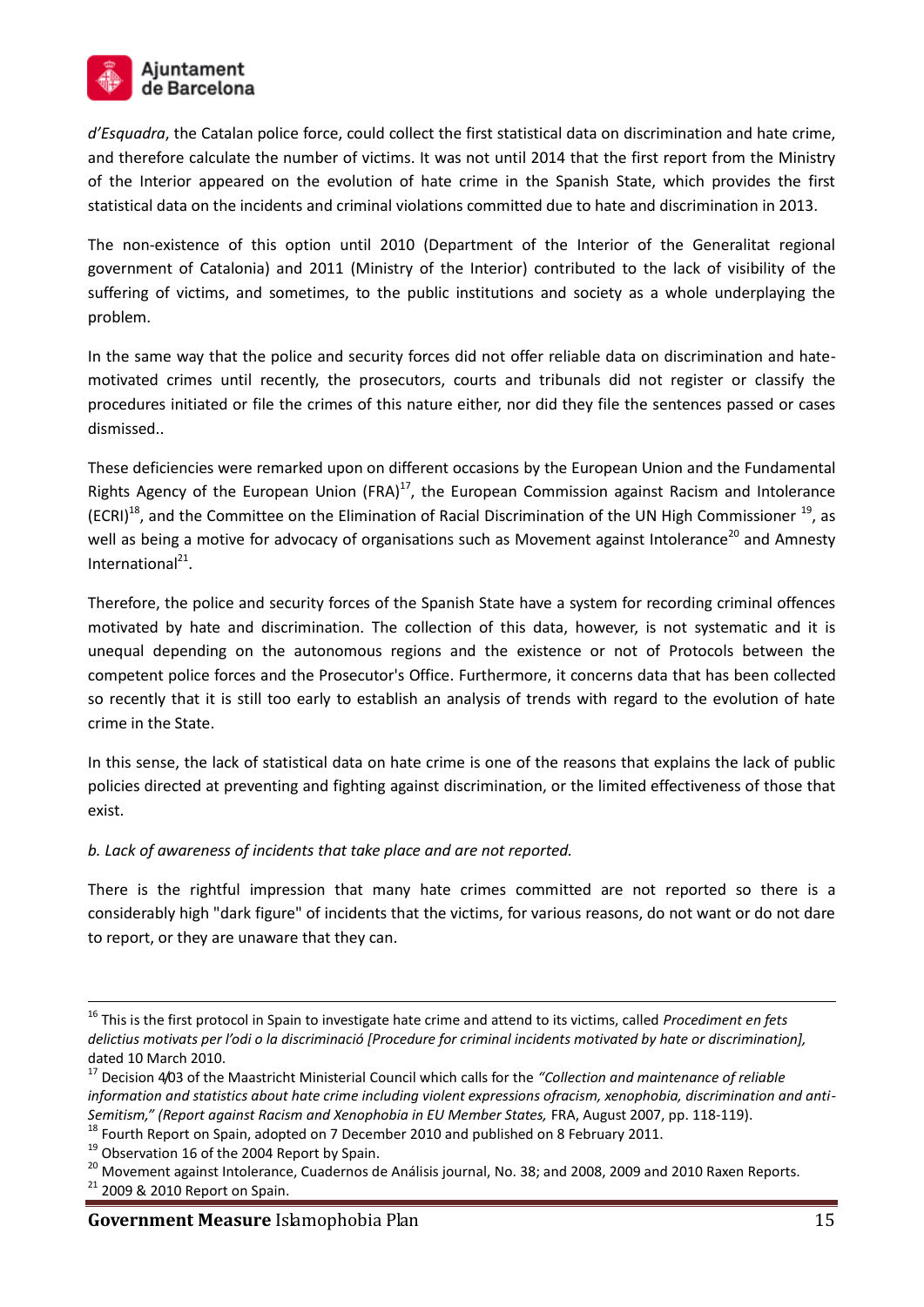

In this regard, the most common motivations<sup>22</sup> for victims not reporting incidents are the following:

•**Discrimination as a daily, normalised experience**. Many people have lived with discrimination for so long that these attitudes become normalised in their daily lives.

• **The belief that reporting the incident will not help at all.** Many victims do not believe that the security forces or civil servants for justice will take up the investigations or legal actions to respond to the reporting of these crimes.

•**Mistrust or fear of the police.** The victims that belong to a group that has historically been subject to bullying, violence or lack of protection by the State sometimes avoid any type of contact with police officers.

• **Foreign victims that do not have a residency permit.** It is rare that a person will go to the police station to report a discrimination incident if they fear a probable procedure of expulsion being initiated. In this sense, the Barcelona Province Prosecutor's Office, in its 2014 Report, proposed a reform of the Framework Act 4/2000, of 11 January, on the rights and duties of foreigners in Spain, allowing people in an irregular situation in Spain who were victims of discrimination crimes to be exempt from administrative responsibility and to prevent expulsion on the condition that they reported the perpetrators and collaborators of the crime.

• **Fear of reprisals.** Many people fear that if they report a crime, the people responsible will retaliate against them, their family or members of the community to which they belong. This fear is increased in cases where the perpetrators belong to an organised group characterised by their violence.

• **Extreme vulnerability of certain profiles of victims.** A lot of victims do not report crimes because their personal, social or financial situation leaves them in absolute social exclusion and extremely vulnerable. For example, homeless people, in many cases with physical or mental health problems and without family or social support.

• **Lack of knowledge of the law and of how the judicial system works.** Many victims often do not know where, how and when to report discrimination and hate crime. In the case of Islamophobia, many victims are of foreign origin, and they may find it difficult to understand and/or speak the official languages.

• **Shame.** Some victims feel ashamed after becoming victims of a hate crime, often blaming themselves, as they are victimised due to their identity.

•**Denial.** In order to deal with the trauma suffered following a hate crime, some victims deny or minimise the impact or the seriousness of the crime.

All of these circumstances explain the main reasons why the number of complaints made for hate crime or speeches is a lot lower than the real number of incidents. In fact, the lack of complaints or presentation of complaints a long time after the incident has been committed is a reality backed up and recognised by different international bodies and entities that defend human rights.

<sup>&</sup>lt;sup>22</sup> To compile this list, we have used as a reference the "Practical guide for the investigation and prosecution of discrimination and hate crime" directed by the Prosecutor specialised in Hate Crime Miguel Ángel Aguilar Page 68 et seq.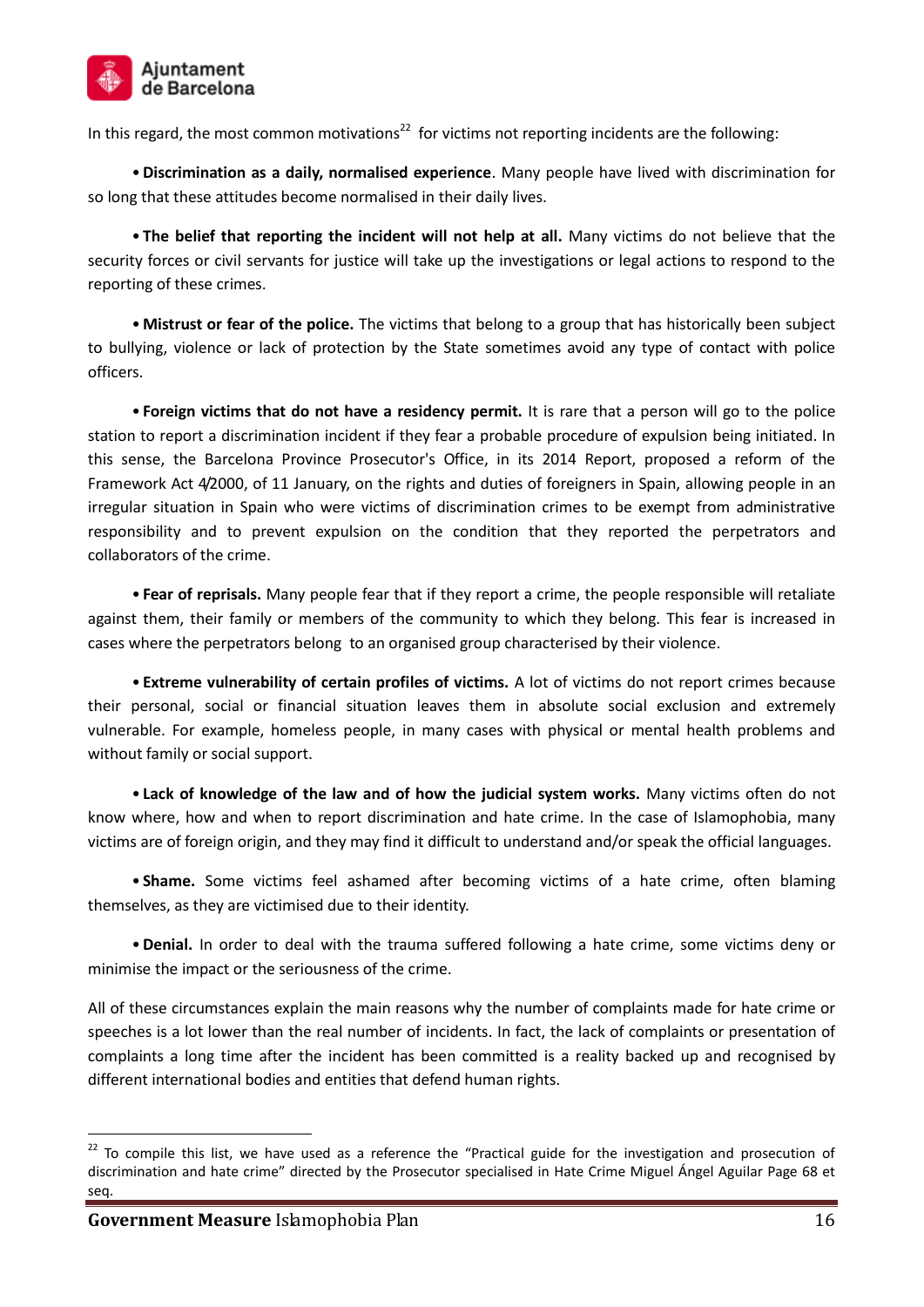

General Recommendation No. 31 (2005) of the Committee on the Elimination of Racial Discrimination indicate that *"the absence or small number of complaints, prosecutions and convictions for acts of racial discrimination should not be regarded as necessarily positive; it may also be an indicator, among others, that victims fear social censure or reprisals, that there is a lack of confidence in law enforcement agencies, or that these authorities are not properly aware or know how to deal withdiscrimination complaints"*.

The absence of reliable data on hate crime and speech, among which is Islamophobia, usually leads to a notable lack of awareness about the extent and the seriousness of the problem.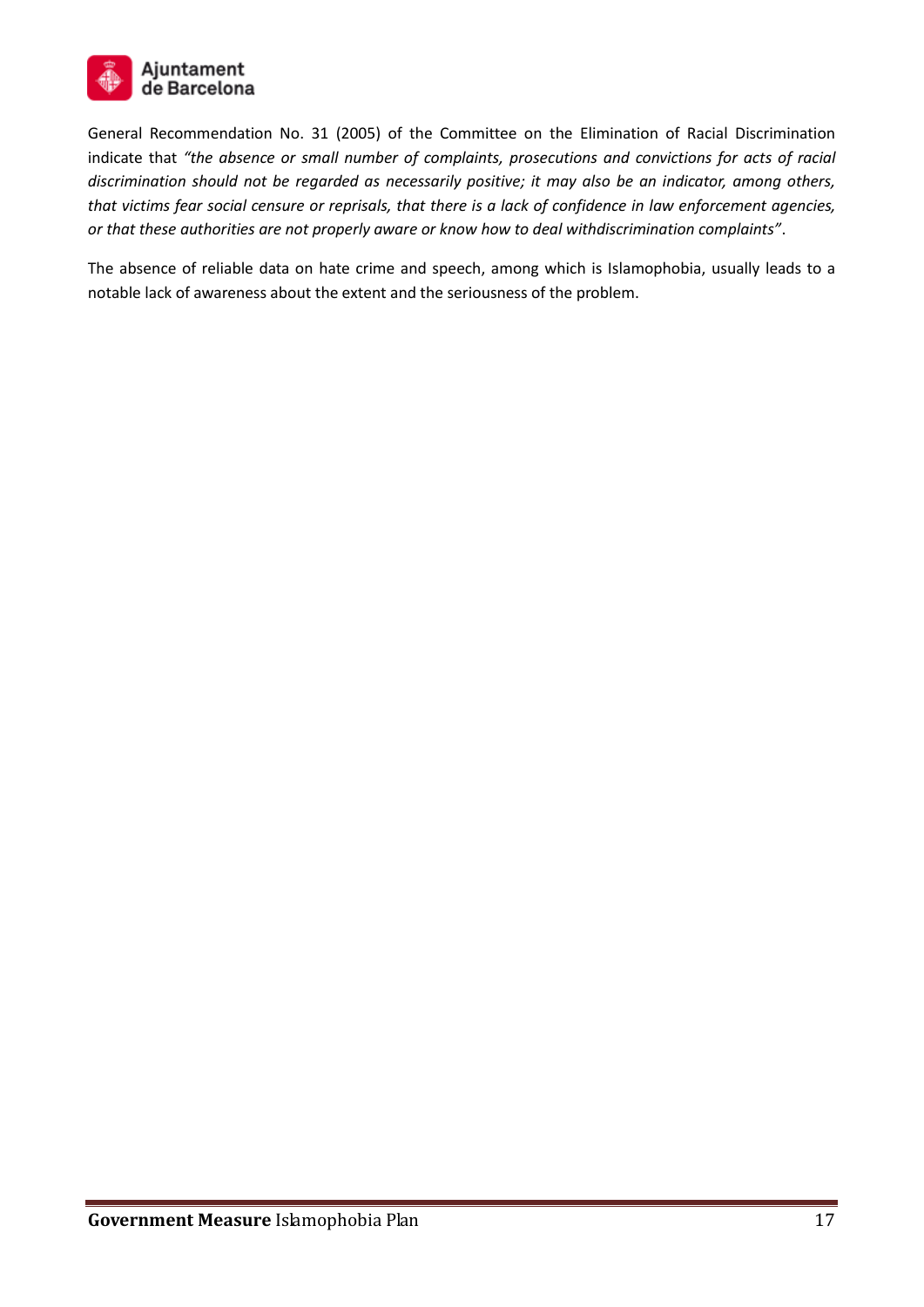# **4.Development process of the Plan to combat Islamophobia**

The work of the government team established to combat Islamophobia started in early 2016 with the task of producing an analytical study<sup>23</sup> on this reality. This study was presented in July 2016.

From the conclusions of this study and in response to this situation, the government team decided to act by drawing up a Municipal Plan Against Islamophobia.

The building of the Plan against Islamophobia is done through a set of actions, which include a consultation process lasting two months, to encourage the participation of and give voice to different people and entities linked to this phenomenon or who know about it.

An external team coordinated by Mustapha Aoulad Sellam and also including Dr Martin Lundsteen and Dr Ariadna Solé in constant coordination with the Office of Religious Affairs and the team of the Area of Citizen Rights and Diversity participated in this consultation process.

On one hand, various consultation groups were organised between October and November 2016 formed by:

a. **Entities that defend rights and fight against racism and discrimination.** Given that the fight against Islamophobia is also a fight for the defence of the right to religious freedom, and against racism and discrimination.

b. **Muslim communities (including Muslim women's associations).** As representatives of people that suffer Islamophobia in the city.

c. **Muslim women.** The voice of Muslim women cannot be limited to the representatives of associations and places of worship. That is why two consultation groups were carried out to listen specifically to the voice of Muslim women, as one of the main conclusions of the previous analysis of the situation was that Islamophobia particularly affects women.

d. **Young Muslim people under the age of 25.** As in the case of the women, it was proposed to listen to the voice of people under 25 who have their own view, often unlinked to the migration experience, as is the case of many older Muslims.

e. **People responsible for different areas of the City Council.** A technical task force for the Plan was also set up, with members of the Office of Religious Affairs, the Office for Non-discrimination and the other technicians from the Area of Citizen Rights and Diversity.

<sup>23</sup> AAVV (2016) *La pràctica religiosa de les comunitats musulmanes de Barcelona. Expressions i problemàtiques [The religious practice of the Muslim communities in Barcelona. Expressions and problems].*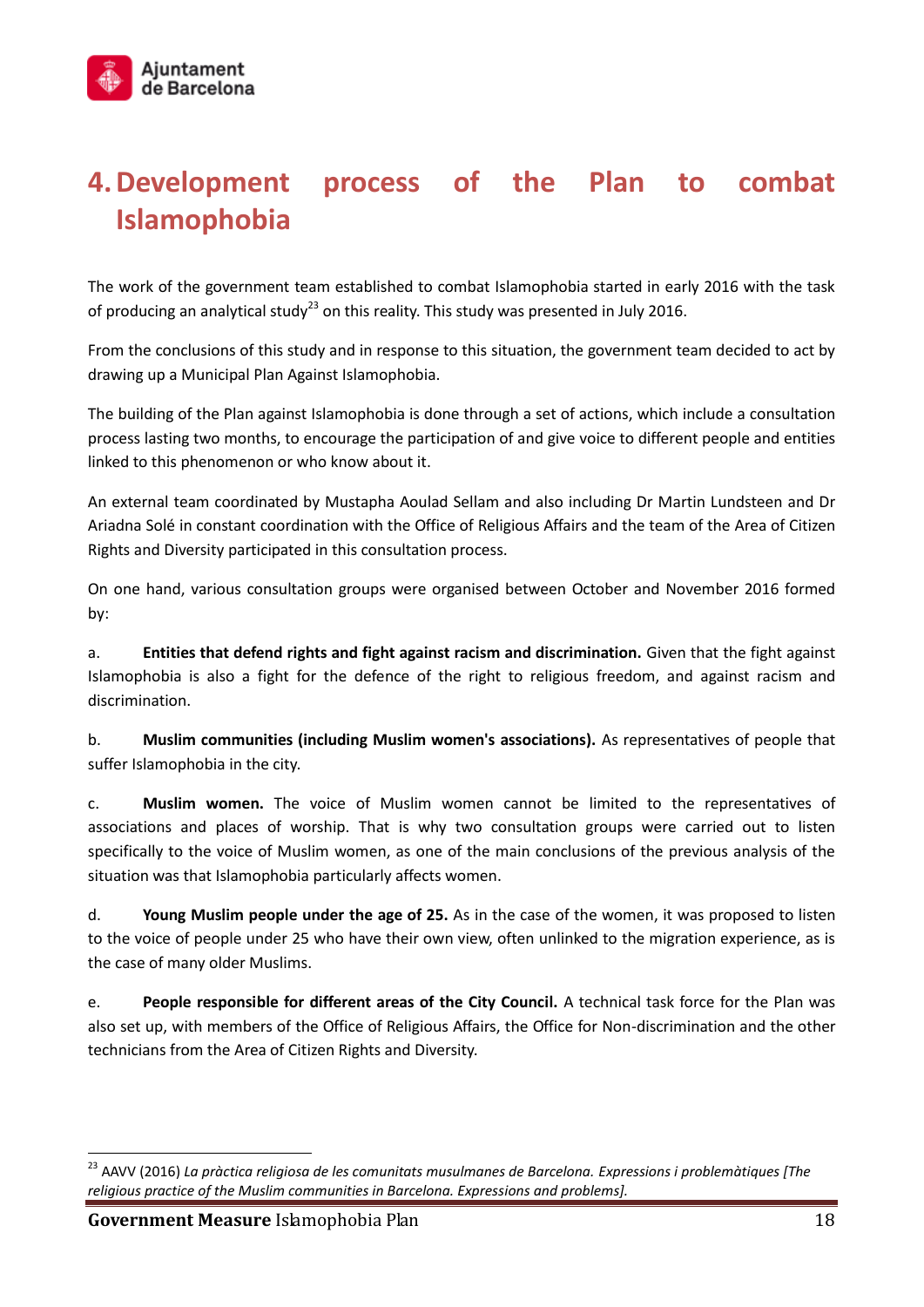

The organisation of the consultation groups consisted first of all in sending emails to invite participants to join including an explanation, with references to the previous analysis and the development process of the Plan, as well as a concise, informative introduction about the concept of Islamophobia from which they would work. The groups took place at the Office of Religious Affairs and the Office for Non-Discrimination. They started off with the presentation and acknowledgements by the Commissioner for Immigration, Agriculturalist and Diversity, Lola Lopez and/or the Director of Citizens' Rights, Aida Guillaume. The participants of the consultation groups were asked their opinion about: what they understand by Islamophobia, in what areas it occurs, their own experiences and proposed measures.

There was a total of seven groups (2 groups of entities that defend human rights, 1 of Muslim communities, 2 of Muslim women, 1 of young Muslims, 1 technical task force made up of different areas of the City Council), in which a total of sixty-three people participated.

Furthermore, there were **fourteen interviews carried out with experts in discrimination, religious diversity and Muslim communities in Spain and in Catalonia.** In addition, an international expert was interviewed. Among the experts were various profiles including people connected to academia and professionals, Muslims and non-Muslims, men and women, etc. The experts were also consulted about the significance of the concept of Islamophobia, the areas or groups that require priority action, proposed measures and information about other similar plans that have been developed both in other cities in Spain and in the rest of the world, especially in Europe.

The different suggestions made by the groups and experts were analysed and discussed by the team that had drawn up this Plan. A Report was made of the consultation process which summarises the most relevant reflections and contributions that they could work on. These were ordered mainly following the scheme used in groups and interviews, i.e. they were grouped into three areas: definition, priority areas of action and proposed measures.

The consultation process finished with the celebration in the CCCB (Barcelona Centre for Contemporary Culture) **of the event** *Act against Islamophobia: proposals to fight discrimination today* on 12 December 2016, International Day against Islamophobia. The following participated in this event: Santiago Alba Rico, philosopher and writer, author of the book "Islamofobia. Nosotros, los otros, el miedo" Islamophobia. We, the others, the fear](Icaria Editorial); Rampart Sanchez, from the Citizen Platform Against Islamophobia and Jaime Aspens, the Fourth Deputy Mayor of Citizen Rights, Participation and Transparency. This was an open event and all the participants in the consultation process were invited. During the interventions, participants called for institutions to play an active role, in this case the City Council of Barcelona, in the fight against Islamophobia. Attendance was good overall with about eighty people, a considerable majority of whom were young people, especially Muslim girls.

Finally, there was a **reporting session for the people and entities that had participated in the discussion groups and interviews**. The Report on the consultation process was presented, as well as the contents of the Plan to combat Islamophobia.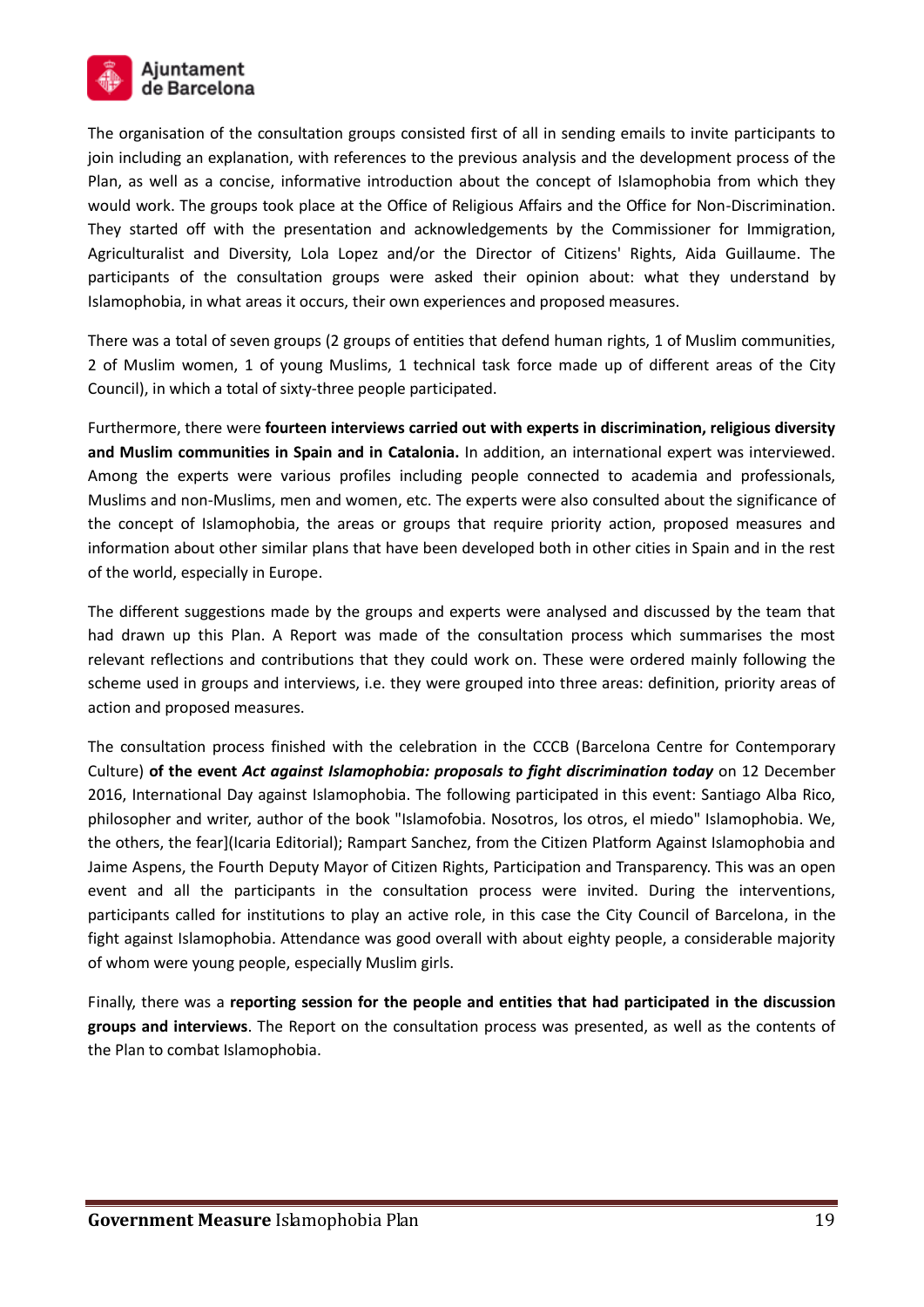

# **5.Goals**

The goals of the Municipal Plan to combat Islamophobia are divided into those that address the prevention of violations of human rights and those that are implemented when there has been a violation, i.e. the actions to guarantee the rights.

In this way, the first two goals are within the **scope of prevention**, in order to raise the profile of Islamophobia as a form of discrimination and to counteract the stereotypes concerning Islam and Muslim communities.

The third is in the **area of guarantee, reinforcing and implementing the mechanisms necessary when Islamophobia discrimination has occurred.**

#### **General goal 1: Raise the profile of Islamophobia as a form of discrimination**

- GG 1.1.- Create awareness and inform citizens of the diverse expressions of Islamophobia and their impact
- GG 1.2.- Support the Muslim communities in raising the profile of Islamophobic crimes and speeches
- GG 1.3.- Highlight the specific characteristics of gender-based Islamophobia
- GG 1.4.- Reinforce the mechanisms in the municipal area for collecting data on Islamophobic discrimination
- GG 1.5.- Increase awareness in schools about Islamophobia as a form of discrimination

## **General goal 2: Counteract the spread of negative images about Islam and Muslims and normalise religious diversity in the city**

GG 2.1.- Foster the joint work of the city's people and entities against discriminatory rumours

GG 2.2.- Promote the presence of the city's cultural and religious diversity, particularly in the municipality's media

- GG 2.3.- Promote education in diversity
- GG 2.4.- Guarantee the right to freedom of religion and conscience in schools
- GG 2.5.- Support the process to establish places of worship in the city
- GG 2.6.- Encourage non-discriminatory management of religious diversity in the city's work centres

#### **General goal 3: Reinforce the guarantee mechanisms against Islamophobic discrimination**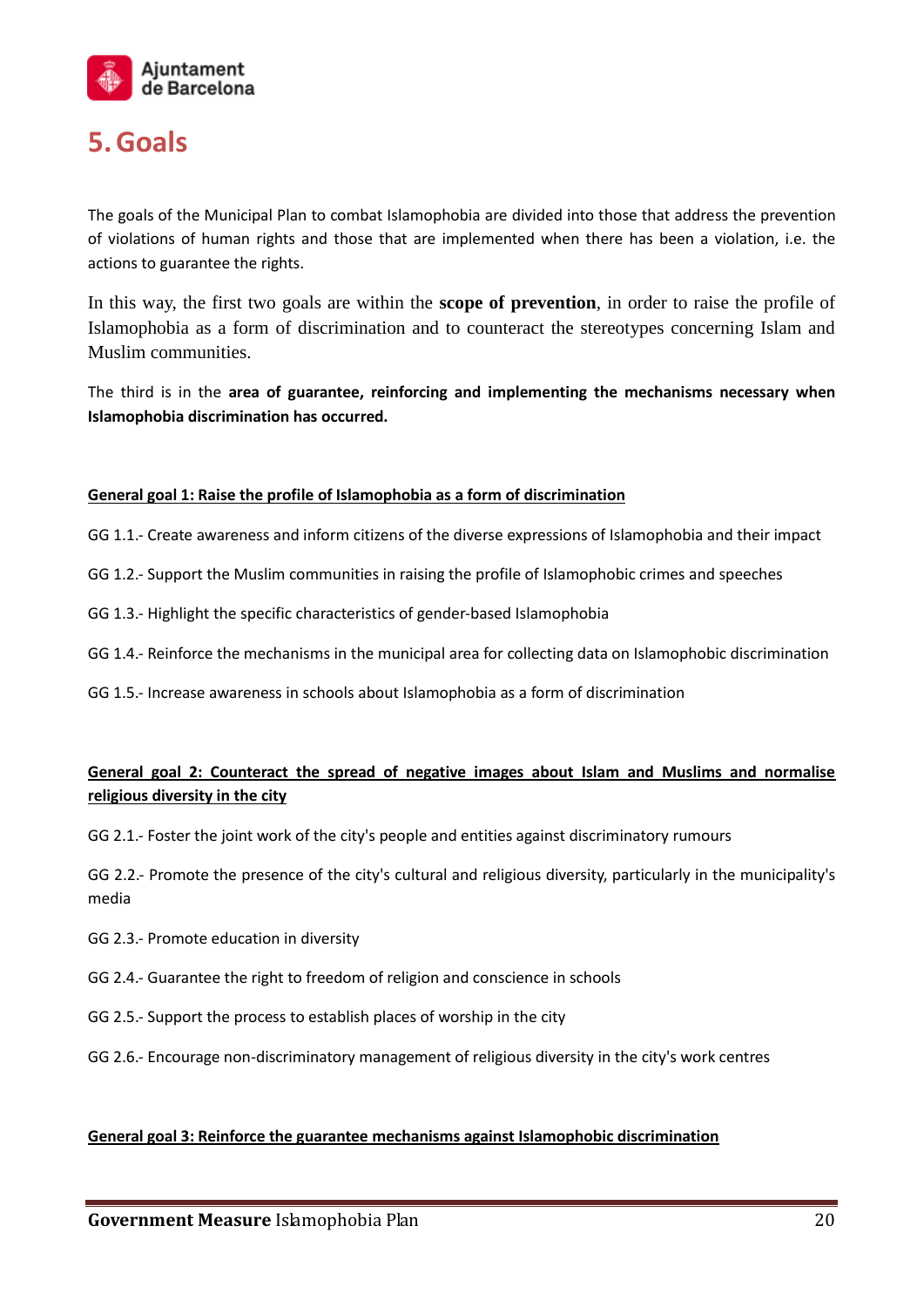

GG 3.1.- Promote the coordination between the competent institutions and agents for the protection and fight against hate crime and speech.

GG 3.2.- Promote the use of strategic legal action as a tool of protection and guarantee against Islamophobic discrimination

GG 3.3.- Consolidate the monitoring and prosecution of Islamophobic discrimination in the city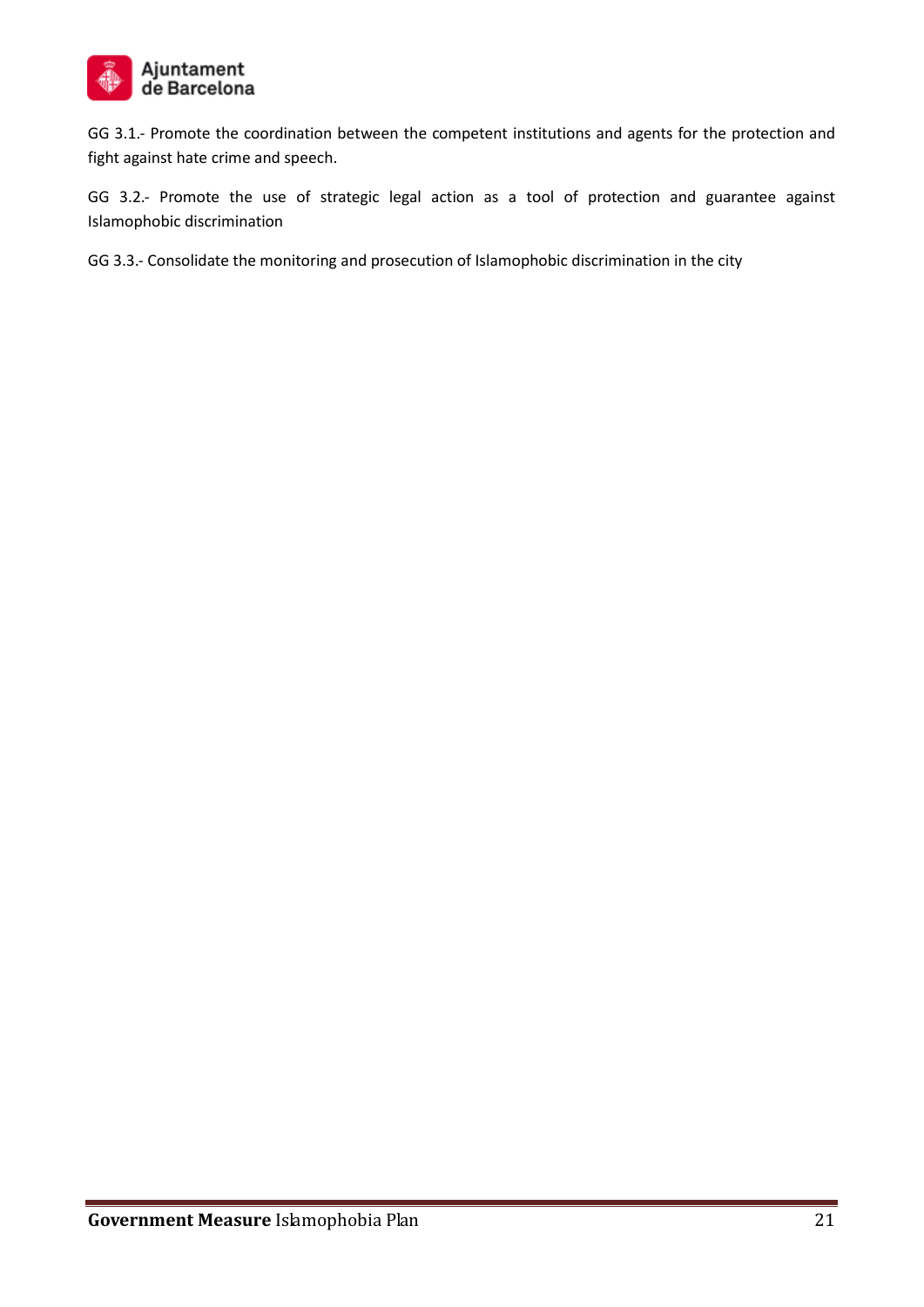

# **6. Lines of action of the Plan**

#### **GG 1. Raise the profile of Islamophobia as a form of discrimination**

**GG 1.1.- Create awareness and inform citizens of the diverse expressions of Islamophobia and their impact**

*1.1.A.- Design a municipal awareness campaign with the distribution of physical and digital support materials and content*

Create a communication campaign aimed at all citizens to create awareness of Islamophobia as a form of discrimination, the forms in which it occurs and its effects. The campaign will have physical support, such as information leaflets and posters, and digital versions of the same material, as well as other materials expressly designed to be used on websites and social media.

The campaign will focus, among other things, on raising the visibility of the mechanisms for reporting incidents of Islamophobia, such as the Hate and Discrimination Crimes Service of the Barcelona Province Prosecutor's Office, and will provide detailed information on the municipal spaces where consultations can be carried out and reports of Islamophobic discrimination examined, placing emphasis on the specific spaces for supporting women.

Information will also be provided about the work of the Office for Non-Discrimination (OND) as the main place for citizens and organisations of the city to find reading materials, receive information, training and advice on hate crime and speech. It is also planned to raise the profile of the OND as a municipal space of reference for activating complaint mechanisms for hate crime and speech, such as Islamophobic discrimination.

#### *1.1.B.- Workshop on hate speeches in the social media.*

Include Islamophobia in the content of the Workshop "BCN vs Hate: Strategies to combat intolerance in the social media" which will take place on 2 and 3 February 2017 in the CCCB.

#### **GG 1.2.- Support the Muslim communities in raising the profile of Islamophobic crimes and speeches**

*1.2.A.- Create specific materials in collaboration with the Muslim communities on their rights as citizens, the different forms of discrimination and guarantee mechanisms*

Guides directed mainly at Muslim associations and places of worship will be designed to provide information on the rights of citizens and the mechanisms to guarantee these rights. Given that discrimination for religious motives mainly affects Muslim women, and that this is often not perceived by Muslim men, information is also included to ensure that everyone is aware that Islamophobia is frequently defined in gender-based terms.

*1.2.B.- Promote the participation of Muslim communities in designing the plans to celebrate the Day Against Islamophobia.*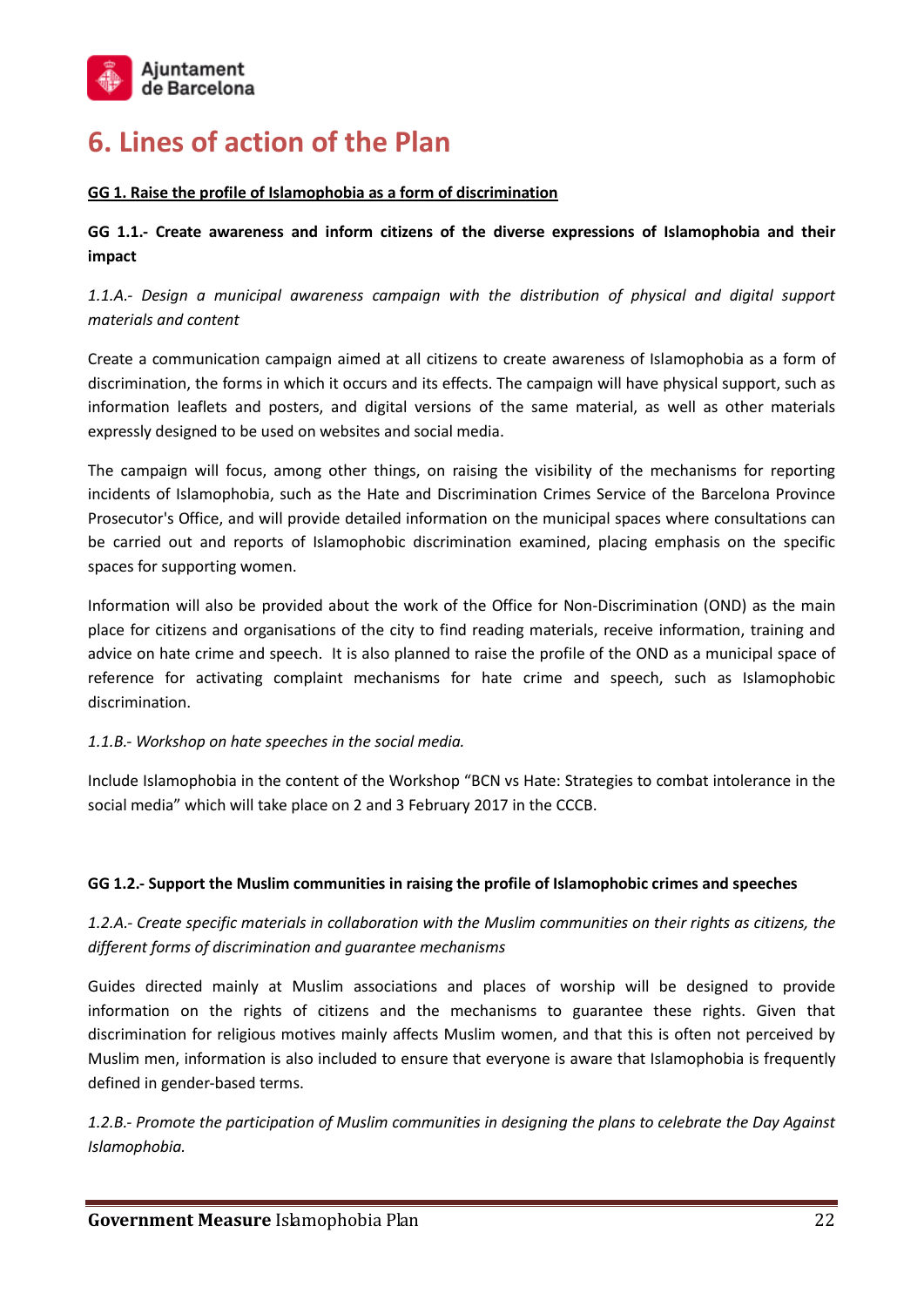

A commission will be created to prepare the activities that the City Council will organise to celebrate the International Day against Islamophobia on 12 December, in which the city's Muslim communities and all citizens will be invited to actively participate.

#### **GG 1.3.- Highlight the specific characteristics of gender-based Islamophobia**

*1.3.A.- Include the perspective of gender and intersectionality towards Muslim women in the execution of the measures of the Plan*

Gender transversality in the various areas of inequality and discrimination that foster Islamophobia means that it is necessary for all the measures included in this Plan to consider the specific needs of women during the design, planning and execution of the associated actions. The cross-over of all the areas of discrimination (gender, class, country of origin, religious practice) requires us to pay special attention to these forms of discrimination that have a specific impact.

*1.3.B.- Raising the profile of the specific impact of intersectionality in discrimination towards Muslim women, for gender-based and Islamophobic motives* 

The educational and awareness-raising materials designed to create awareness of Islamophobia as a form of discrimination, the forms in which it is expressed and its effects will show how Muslim women, or those perceived as such, suffer pointedly from this discrimination.

#### *1.3.C.- Support and empower Muslim women who live in the city when reporting incidents of Islamophobia*

The specific needs of women require special attention when facilitating the networks and spaces that provide access to guarantee mechanisms. Specific systems of access adapted to the different realities of Muslim women in the city will be planned by creating referral networks from the support services to the women (PIAD women's support and information point network, CIRD, etc.)

#### **GG 1.4.- Reinforce the mechanisms in the municipal area for collecting data on Islamophobic discrimination**

#### *1.4.A.- Establish an observatory for hate crime and speech*

The aim of this Observatory will be to monitor the Islamophobic practices and speech in the city and create a file on hate crime and hate speech in Barcelona. There will be monitoring of victimisation according to gender and the data obtained will be used so that the Observatory can publish an annual report on hate crimes and hate speech in the city. This Observatory will be integrated within the OND structure and will be use its staff.

*1.4.B.- Incorporate knowledge about discrimination through hate crime and hate speech in the training catalogue of municipal workers.*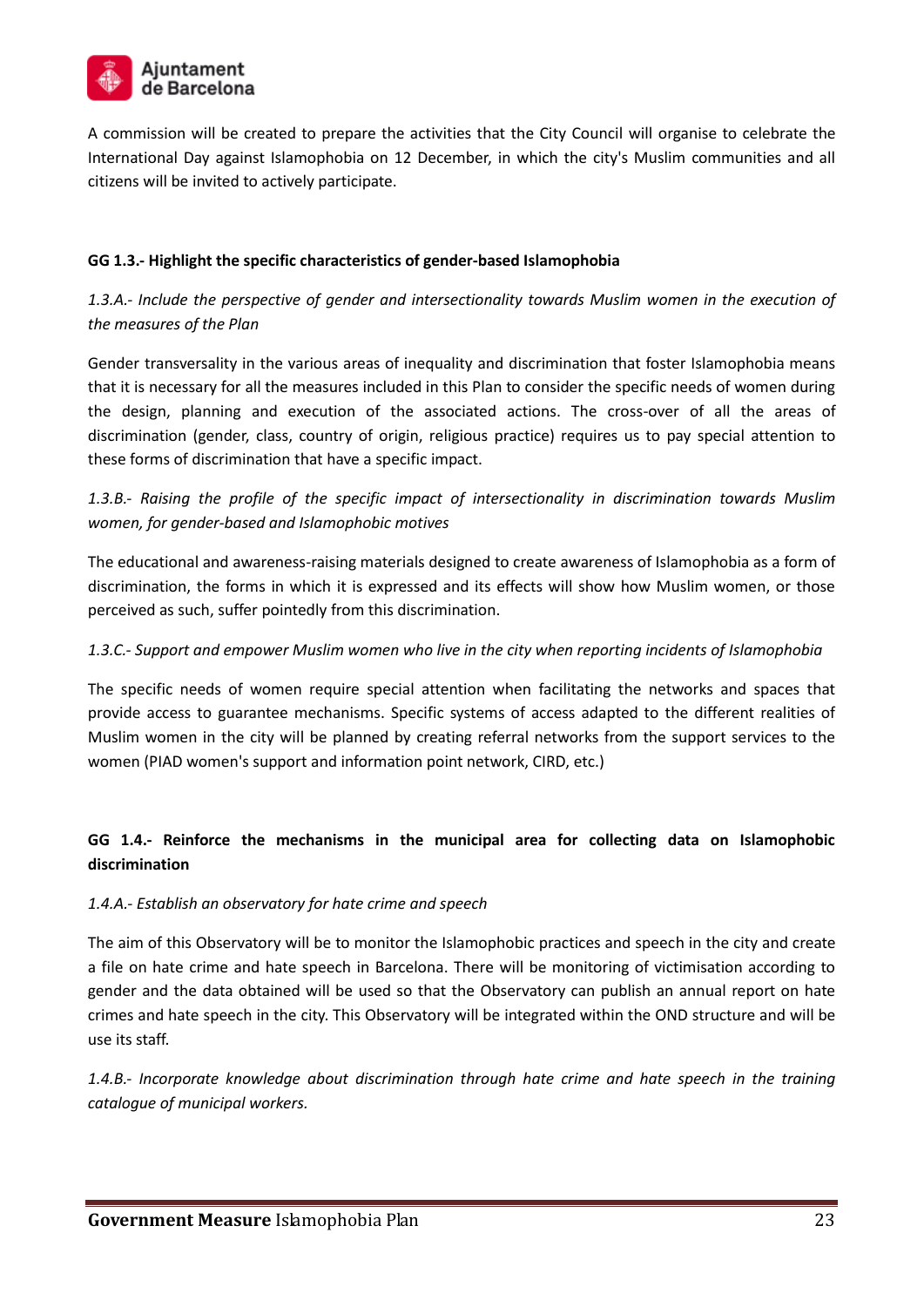

In the context of rolling out the Plan to train in human rights and diversity in the Barcelona City of Rights Programme, various training actions will take place on hate crime and hate speech which will be incorporated into the training catalogue of municipal workers.

*1.4.C.- Draw up a practical guide for municipal workers to identify and detect Islamophobic discrimination in contact with users, as part of the human rights and diversity training plan* 

The duty to report discrimination not only lies with the potential victims, but also especially with municipal employees. In this regard, training will be provided to promote in-depth knowledge of fundamental rights that encompass the city's different religious communities and thereby point out the behaviour that could fall under the label of "institutional racism" or "institutional Islamophobia".

*1.4.D.- Update Instruction 29/08 of the Guàrdia Urbana city police to include Islamophobia as a form of discrimination, creating a new directive on discrimination*

A new Directive of *Standards for action to prevent and avoid discriminatory attitudes will be drawn up.* The legal framework will be updated in this new Directive, it will include Islamophobia as a form of discrimination and the standards of action will be drawn up. The Guàrdia Urbana officers will receive training on the new Directive.

#### **GG 1.5.- Raise awareness in schools about Islamophobia as a form of discrimination**

*1.5.A.- Propose training sessions on hate crime discrimination in education centres, using the Citizens' Rights subsidies*

Financial support will be provided through Citizens' Rights subsidies to entities to raise awareness of hate crime and speech in education centres. The inclusion of training activities will also be promoted in the education activity catalogue, the School Activity Programme, from the Barcelona Educational Coordination Council in order to achieve the widest coverage possible in the city's education community.

## **GG2. Counteract the spread of negative images about Islam and Muslims and normalise religious diversity in the city**

#### **GG 2.1.- Boost the joint work of the city's people and entities against discriminatory rumours**

## *2.1.A.- Strengthen the Barcelona Anti-rumour Network and give specific training on Islamophobia to the Anti-rumour Agents of the Barcelona Anti-rumour network*

The Barcelona Anti-rumour Network is a success in the city, replicated in many other surrounding municipalities. Its task of combating stereotyped rumour-mongering and prejudice actively contributes to a reduction in racist attitudes in the city. The intercultural perspective promoted by the Network also helps to recognise diversity from a position of positive interaction and non-discrimination. An increase in the political and budgetary support for the project will contribute to social cohesion and the promotion of cultural diversity as a positive value.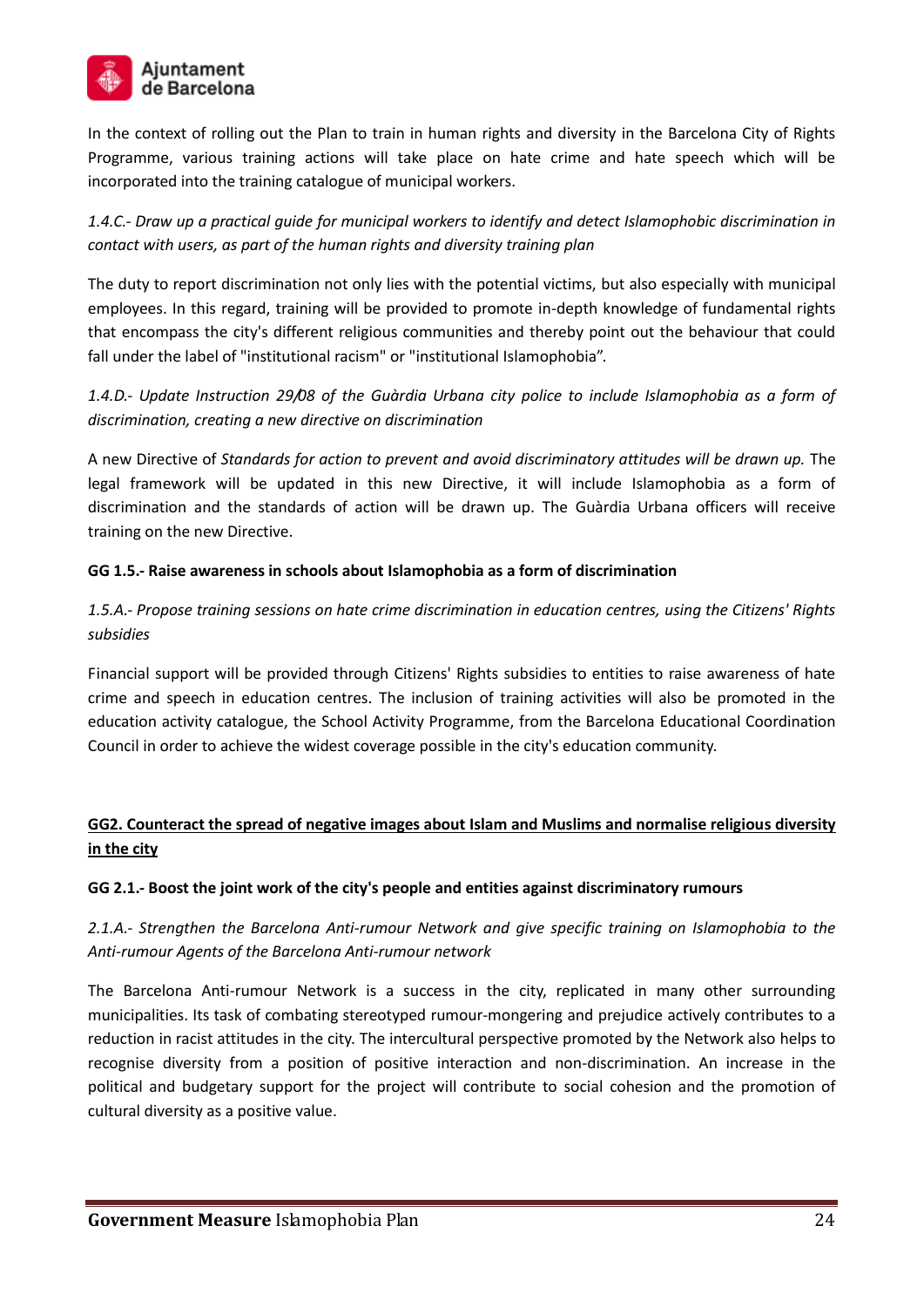

Specific training on Islamophobia will be included in the catalogue of the Barcelona Anti-rumour Network. This training has a knock-on effect on the regular training for anti-rumour agents, as well as the corresponding awareness materials.

## **GG 2.2.- Promote the presence of the city's cultural and religious diversity, particularly in the municipality's media**

#### *2.2.A.- Reinforce the presence of the city's cultural and religious diversity in municipal campaigns*

Raise awareness of the cultural and religious diversity of Barcelona citizens in municipal campaigns. Special attention will be paid to raising the profile of Muslim women, particularly in their diversity (use or not of traditional clothing, sexual orientation, phenotype, age, educational level, etc.)

#### *2.2.B.- Promote the presence of cultural and religious diversity in the media*

The presence of cultural and religious diversity in the media will be promoted in the media as an element of wealth and social cohesion. Special emphasis will be placed on the programmes of the BTV and BTV radio channels.

#### **GG 2.3.- Promote education in diversity**

#### *2.3.A.- Promote workshops in schools on diversity and the stereotyped view of Islam.*

Training sessions will be promoted in schools on diversity and Islamophobia to counteract the stereotypical views of Islam. These sessions will be carried out using the subsidies for the Promotion of diversity with an intercultural outlook. The inclusion of training activities will also be promoted in the education activity catalogue, the School Activity Programme, from the Barcelona Educational Coordination Council in order to achieve the widest coverage possible in the city's education community.

#### 2.3.B.- *Celebrate 21 March as International Day for the Elimination of Racial Discrimination in schools*

The celebration of the International Day for the Elimination of Racial Discrimination in schools managed by the Education Consortium will be promoted. The two first editions (2017 and 2018) will be dedicated to Islamophobia.

#### **GG 2.4.- Guarantee the right to religious freedom and freedom of conscience in schools**

*2.4.A.- Monitor the Directive on food diversity in school canteens in schools managed by the Barcelona Education Consortium*

2.4.A.- The monitoring of the Directive on food diversity in school canteens will be carried out through the education inspection of the Barcelona Education Consortium. Furthermore, suppliers will be provided with information in order to help them to adapt their offering to food diversity standards.

*2.4.B.- Information on and monitoring of the standard regarding religious clothing symbols in schools managed by the Barcelona Education Consortium*

In order to prevent the discrimination of pupils and staff and to guarantee the curricular activity of all pupils, information campaigns on the standard regarding religious symbols will be carried out. Among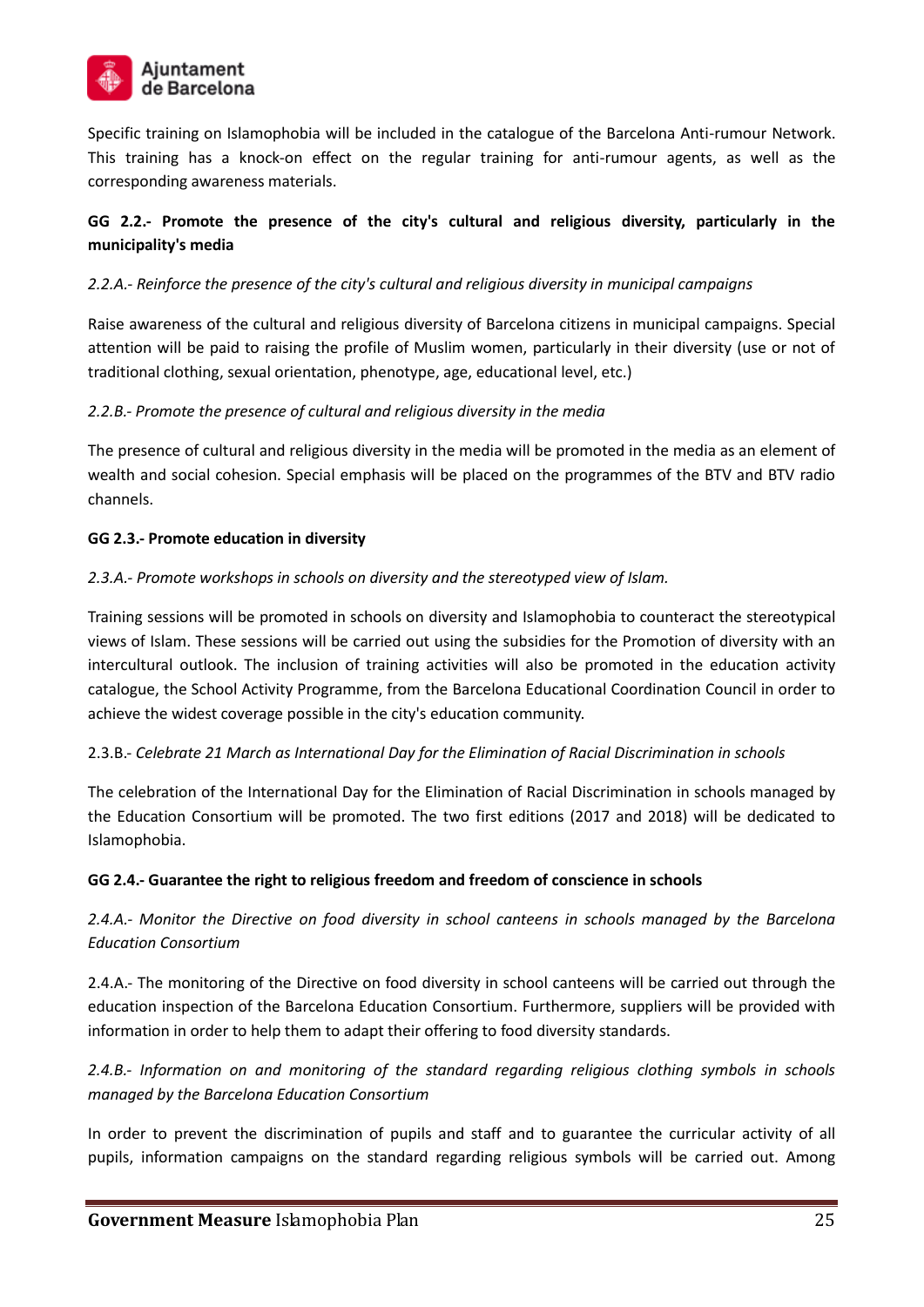

others, support will be given to re-editing and distributing the Guide to respecting diversity of beliefs in schools and education centres<sup>24</sup> jointly with the Generalitat regional government of Catalonia.

#### **GG 2.5.- Support the process to establish places of worship in the city**

#### *2.5.A.- Develop a community mediation protocol for opening places of worship in the city*

The protocol will be coordinated by the Office of Religious Affairs and will include the intervention of municipal technicians from the corresponding District, as well as mediation professionals from the Area of Prevention.

#### **GG 2.6.- Encourage non-discriminatory management of religious diversity in the city's work centres**

*2.6.A.- Foster good practices for managing the religious diversity of municipal workers and social agents in the city where required*

A guide containing recommendations and good practices for respecting diversity of beliefs in the workplace will be drawn up. It will be ensured that it is applied in the area of municipal workers.

#### **OG3. Reinforce the guarantee mechanisms against Islamophobic discrimination**

**GG 3.1.- Promote the coordination between the institutions and agents responsible for the protection and fight against hate crime and hate speech.**

*3.1.A.- A channel for exchanging information between the Barcelona Province Prosecutor's Office, Mossos d'Esquadra [Catalan regional police] and the City Council in cases of hate crime and hate speech in the city.*

Strengthen communication to provide a coordinated and effective response between the competent administrations to hate crimes and hate speech in the city.

*3.1.B.- Create a municipal protocol to provide a coordinated and effective response to hate crimes in the city in which the Guàrdia Urbana city police intervene.* 

Create a coordination mechanism for sharing information between the Area of Safety and Security and the Area of Citizen Rights on hate crime and hate speech in the city in which the Guardia Urbana city police intervene. Improve the coordination between other municipal mechanisms and services, such as the Ombudsman's Office.

#### **GG 3.2.- Promote the use of strategic legal action as a tool of protection and guarantee against Islamophobic discrimination**

*3.2.A.- Select cases that are particularly significant to take strategic legal action against hate crimes and hate speech.*

Select the cases of hate crime and hate speech in the city that are particularly relevant or significant for prosecution through the Central Legal Service in order to obtain resolutions that may serve to compensate

<sup>&</sup>lt;sup>24</sup> The Guide is available via this link: http://governacio.gencat.cat/ca/detalls/Article/Guia-escoles-00001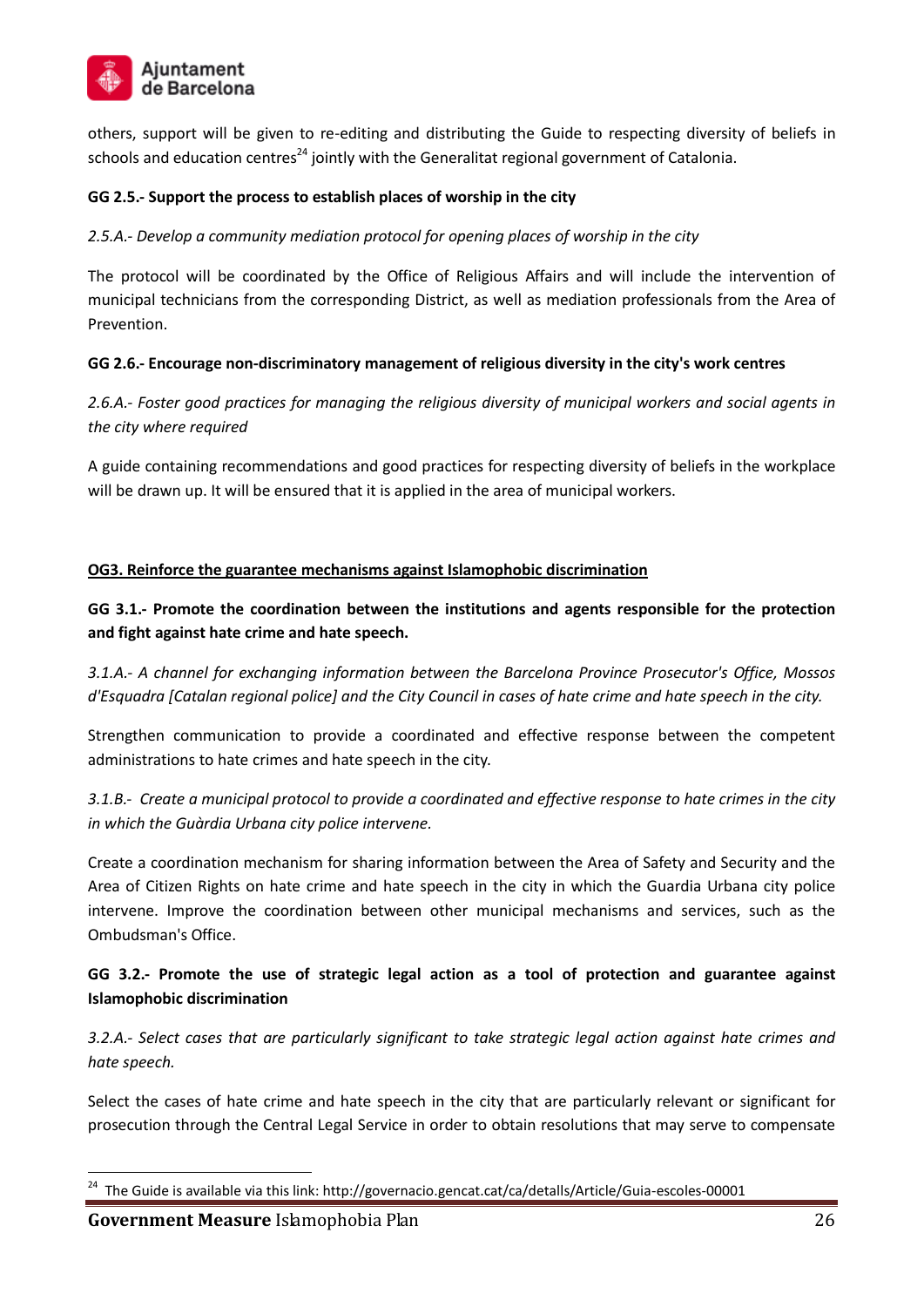

the victims, have an impact on rights protection guarantees regarding discrimination and improve social cohesion.

*3.2.B.- Provide specialised legal advice within the framework of the OND and Offer legal assistance in cases of discrimination dealt with in order to take legal action.*

Offer legal assistance in the Office for Non-Discrimination so that legal action can be taken to guarantee rights regarding situations of discrimination, whether in the criminal, labour or judicial-review areas. The legal advice service of the Office for Non-Discrimination has staff who are specialised in advising victims that have experienced hate crime, and specifically Islamophobia. The specialisation will be guaranteed through specific training to the lawyers that provide this service

#### **GG 3.3.- Consolidate the monitoring and prosecution of Islamophobic discrimination in the city**

#### *3.3.A.- Reinforce the line of work on Islamophobia of the OND*

Train the technical team of the Office for Non-Discrimination to act in all cases of Islamophobic discrimination, both judicial and non-judicial cases.

*3.3.B.- Activate the relevant sanctioning mechanisms in cases of Islamophobic discrimination in public services.*

Network from the OND with other public service managing centres in order to activate the sanctioning mechanisms regarding Islamophobic discrimination in the education, health and public transport areas.

*3.3.C.- Strengthen the traceability of discrimination incidents reported to the competent bodies in the areas and services in which the City Council does not have sanctioning capacity.*

Guarantee the traceability of complaints received due to discrimination in areas that do not fall under the competence of Barcelona City Council from follow-up meetings with the competent entities and bodies.

## **7. Schedule**

This Plan will be developed over 18 months. We have divided the measures into those that will start up in the short term or within 6 months, those that will start up within 12 months and those that will start up within 18 months.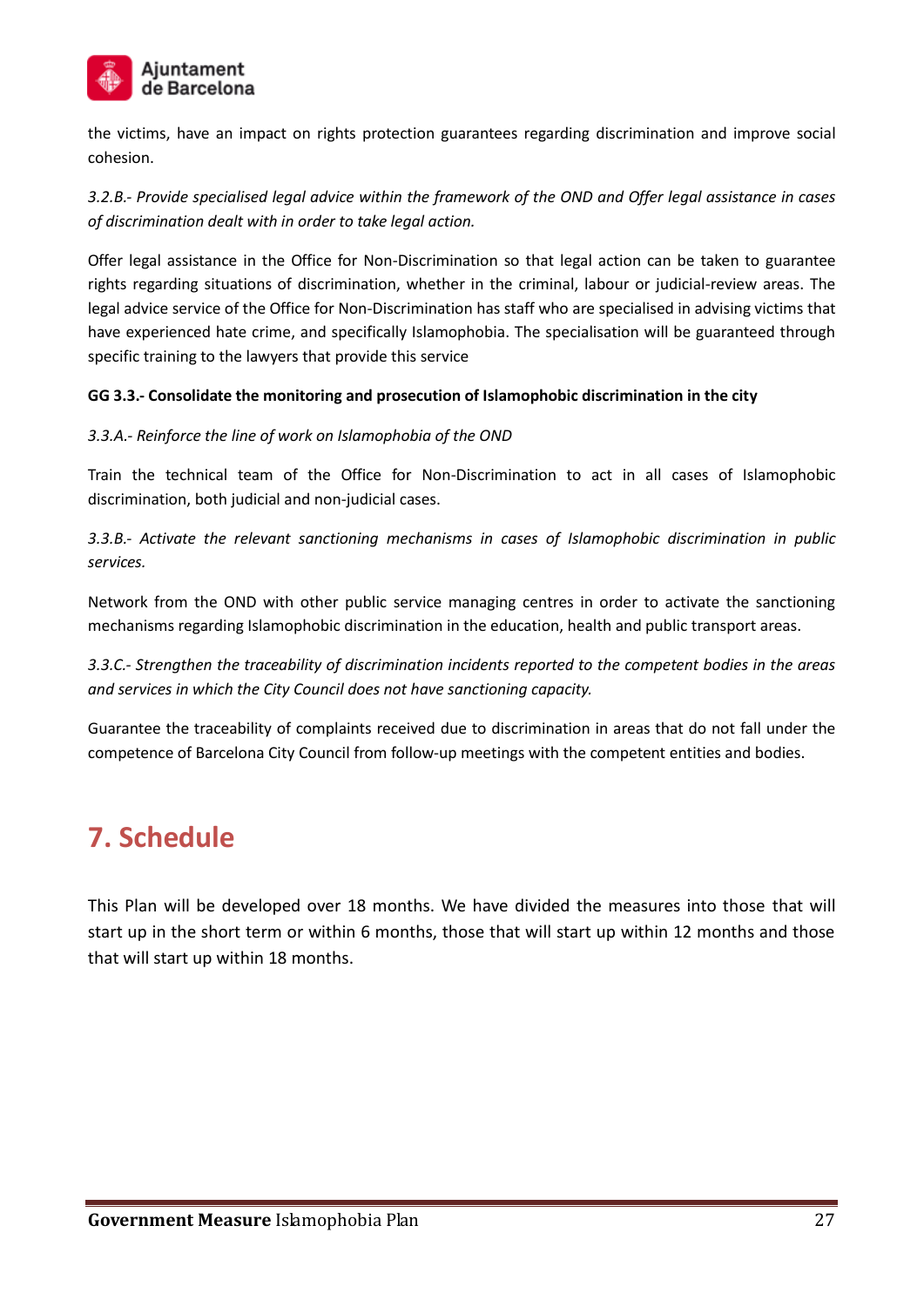

| <b>SHORT TERM</b>                                                                                                                                                                                                  | <b>MEDIUM TERM</b>                                                                                                                                                                        | <b>LONG TERM</b>                                                                                                                                                         |
|--------------------------------------------------------------------------------------------------------------------------------------------------------------------------------------------------------------------|-------------------------------------------------------------------------------------------------------------------------------------------------------------------------------------------|--------------------------------------------------------------------------------------------------------------------------------------------------------------------------|
| January 2017- June 2017                                                                                                                                                                                            | January 2017-January 2018                                                                                                                                                                 | January 2017-June 2018                                                                                                                                                   |
| 1.1.A.- Design awareness campaign                                                                                                                                                                                  | 1.2.B.- Promote the participation of Muslim communities in 1.4.A.- Establish an observatory for hate crime and hate<br>designing the events to celebrate the Day Against<br>Islamophobia. | speech.                                                                                                                                                                  |
| 1.1.B.- Workshop on hate speeches in the social media.                                                                                                                                                             | 1.3.C.- Support and empower Muslim women when<br>reporting situations of Islamophobia.                                                                                                    | 1.4.C.- Draw up a practical guide to identify and detect<br>Islamophobic discrimination for municipal workers.                                                           |
| 1.2.A.- Create specific materials on rights, forms of<br>discrimination and guarantee mechanisms.                                                                                                                  | 1.4.B.- Incorporate knowledge about discrimination<br>through hate crimes and hate speech in the training<br>catalogue.                                                                   | 2.2.A.- Reinforce the presence of cultural and religious<br>diversity in municipal campaigns.                                                                            |
| 1.3.A.- Include the perspective of gender and<br>intersectionality in the execution of the measures of the<br>Plan.                                                                                                | 1.5.A.- Propose training sessions on hate crime<br>discrimination in education centres.                                                                                                   | 2.2.B.- Promote the presence of cultural and religious<br>diversity in the media.                                                                                        |
| 1.3.B.- Raise the profile of the impact of intersectionality<br>in discrimination, for gender-based and Islamophobic<br>motives.                                                                                   | 2.3.A.- Promote workshops in schools on diversity and the<br>stereotyped view of Islam.                                                                                                   | 2.3.B.- Celebrate 21 March as International Day for the<br>Elimination of Racial Discrimination in schools.                                                              |
| 1.4.D.- Update Directive 29/08 of the Guàrdia Urbana city<br>police to include Islamophobia as a form of<br>discrimination.                                                                                        | 2.4.A.- Monitor the Directive on food diversity in education<br>centres managed by the CEB.                                                                                               | 2.6.A.- Promote good practices for managing the religious<br>diversity of municipal workers and social agents.                                                           |
| 2.1.A.- Strengthen the Barcelona Anti-rumour Network<br>and training on Islamophobia for the Anti-rumour Agents.                                                                                                   | 2.4.B.- Information and monitoring of the standard<br>regarding religious clothing symbols in schools managed by                                                                          | 3.3.B.- Activate the relevant sanctioning mechanisms in<br>cases of Islamophobic discrimination in public services.                                                      |
| 2.5.A.- Develop a community mediation protocol for<br>opening places of worship in the city.                                                                                                                       | the CEB.                                                                                                                                                                                  | 3.3.C.- Strengthen the traceability of discrimination<br>incidents reported to the competent bodies in the areas<br>and services in which the City Council does not have |
| 3.1.A.- A channel for exchanging information between the<br>Barcelona Province Prosecutor's Office, Mossos<br>d'Esquadra [Catalan regional police] and the City Council<br>in cases of hate crime and hate speech. |                                                                                                                                                                                           | sanctioning capacity.                                                                                                                                                    |
| 3.1.B.- Create municipal protocol to respond to hate<br>crime in which the GU intervenes.                                                                                                                          |                                                                                                                                                                                           |                                                                                                                                                                          |
| 3.2.A.- Select cases to take strategic legal action against<br>hate crimes and hate speech.                                                                                                                        |                                                                                                                                                                                           |                                                                                                                                                                          |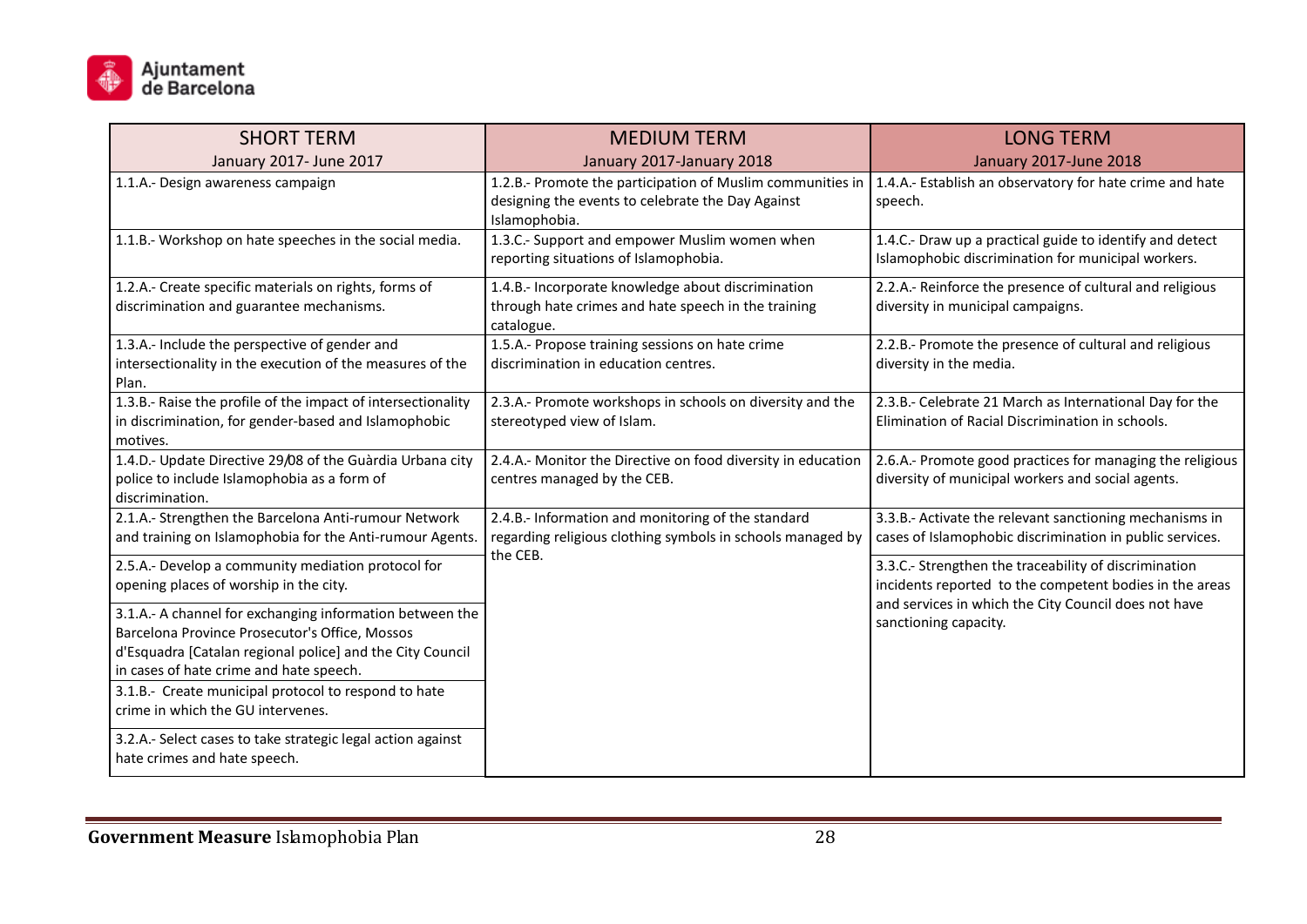

| 3.2.B.- Provide specialised legal advice within the<br>framework of the OND and offer legal assistance in cases<br>of discrimination dealt with in order to take legal action. |  |  |
|--------------------------------------------------------------------------------------------------------------------------------------------------------------------------------|--|--|
| 13.3.A.- Reinforce the line of work on Islamophobia of the                                                                                                                     |  |  |
| <b>OND</b>                                                                                                                                                                     |  |  |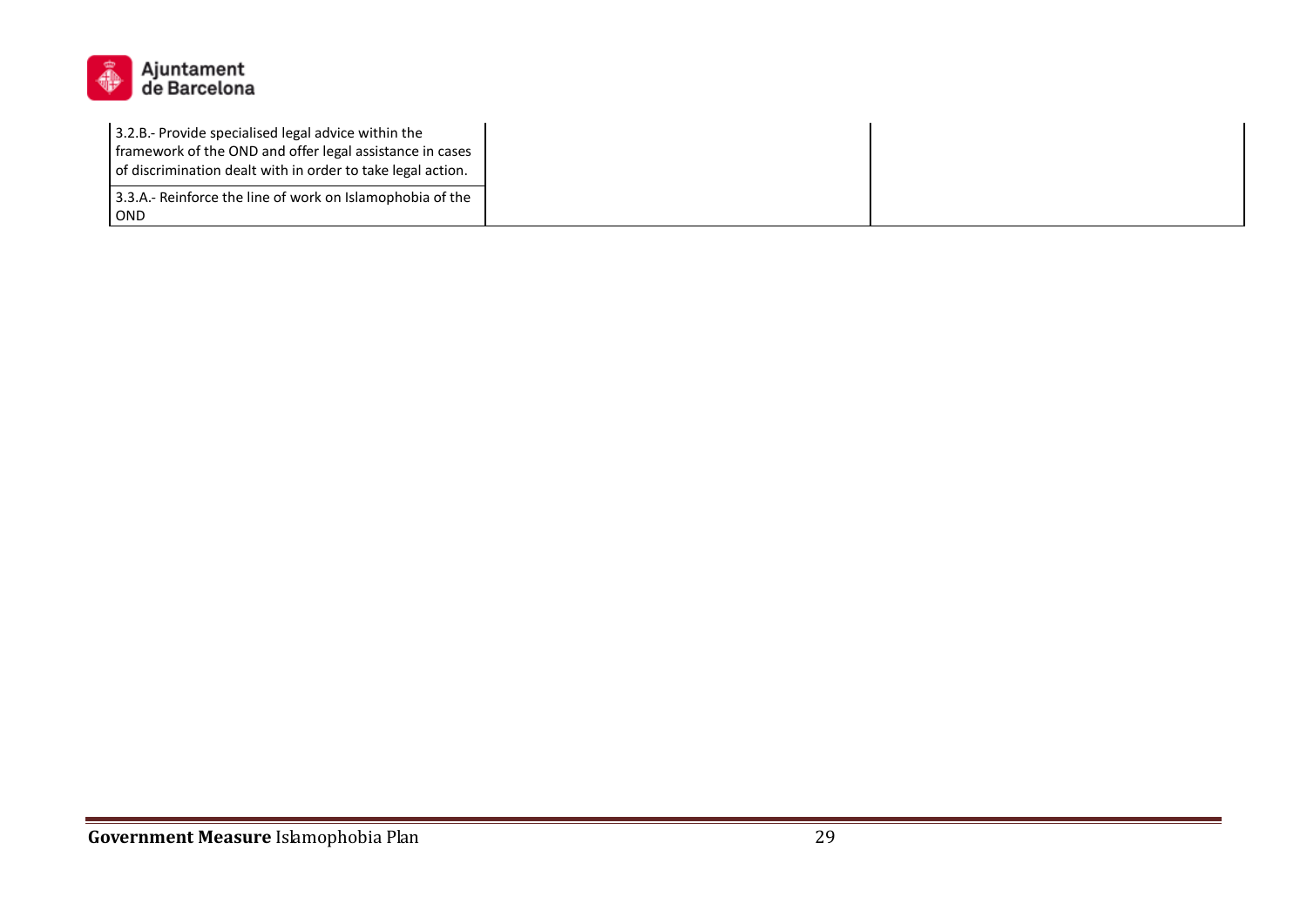

# **8.Allocated budget**

|                                                                                                                      | 2017   | 2018   |
|----------------------------------------------------------------------------------------------------------------------|--------|--------|
| Raise the profile of Islamophobia as a form of<br>discrimination                                                     | 25,000 | 12,000 |
| Counteract the spread of negative images<br>about Islam and Muslims and normalise<br>religious diversity in the city | 10,000 | 5,000  |
| Reinforce the quarantee mechanisms against<br>Islamophobic discrimination                                            | 20,000 | 30,000 |
| <b>TOTAL</b>                                                                                                         | 55,000 | 47.000 |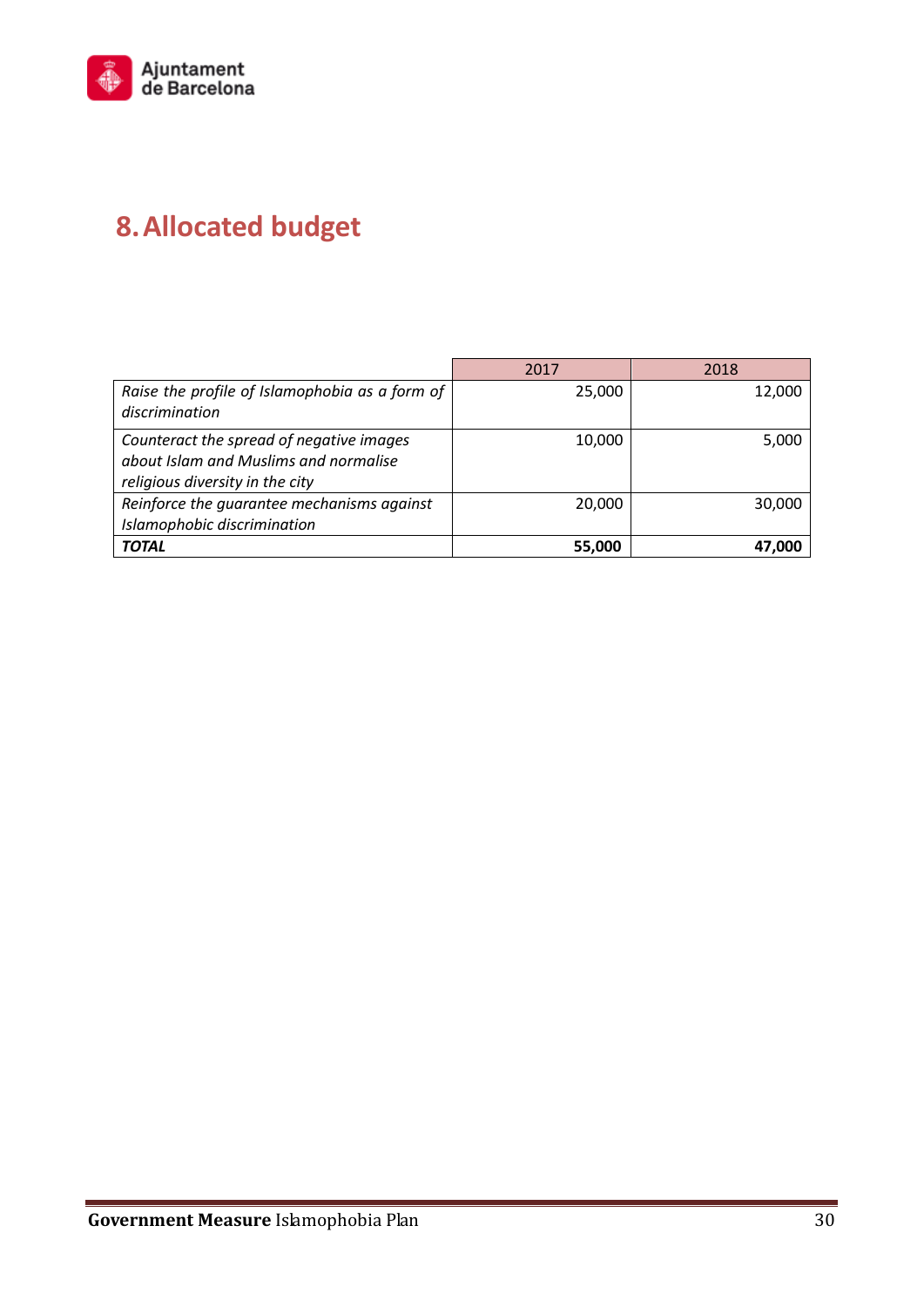

## **ANNEXE:**

The following participated in the consultation process of this Plan:

#### **Consultation process coordination team:**

- Mustapha Aoulad Sellam
- Dr. Ariadna Solé Arranges
- Dr. Martin Lundsteen

#### **External consultant:**

Toni Borrell

#### **Discussion group 1: Entities that defend human rights and fight against discrimination:**

Venue: Office for Non-Discrimination of Barcelona City Council

Date: 19/10/2016

Attendees:

- SOS Racisme Alícia Rodríguez
- Novact Albert Coramés
- SAFI Najia Lotfi
- La Fede Pepa Martínez
- Official Catalan Social Work Association, Migration and Agriculturalist commission Eloïsa Fernández
- *Another entity that does not authorise the appearance of its name.*

#### **Discussion group 2: Entities that defend human rights and fight against discrimination:**

Venue: Office for Non-Discrimination of Barcelona City Council

Date: 19/10/2016

Attendees:

• SOPEDAU – Meritxell Bragulat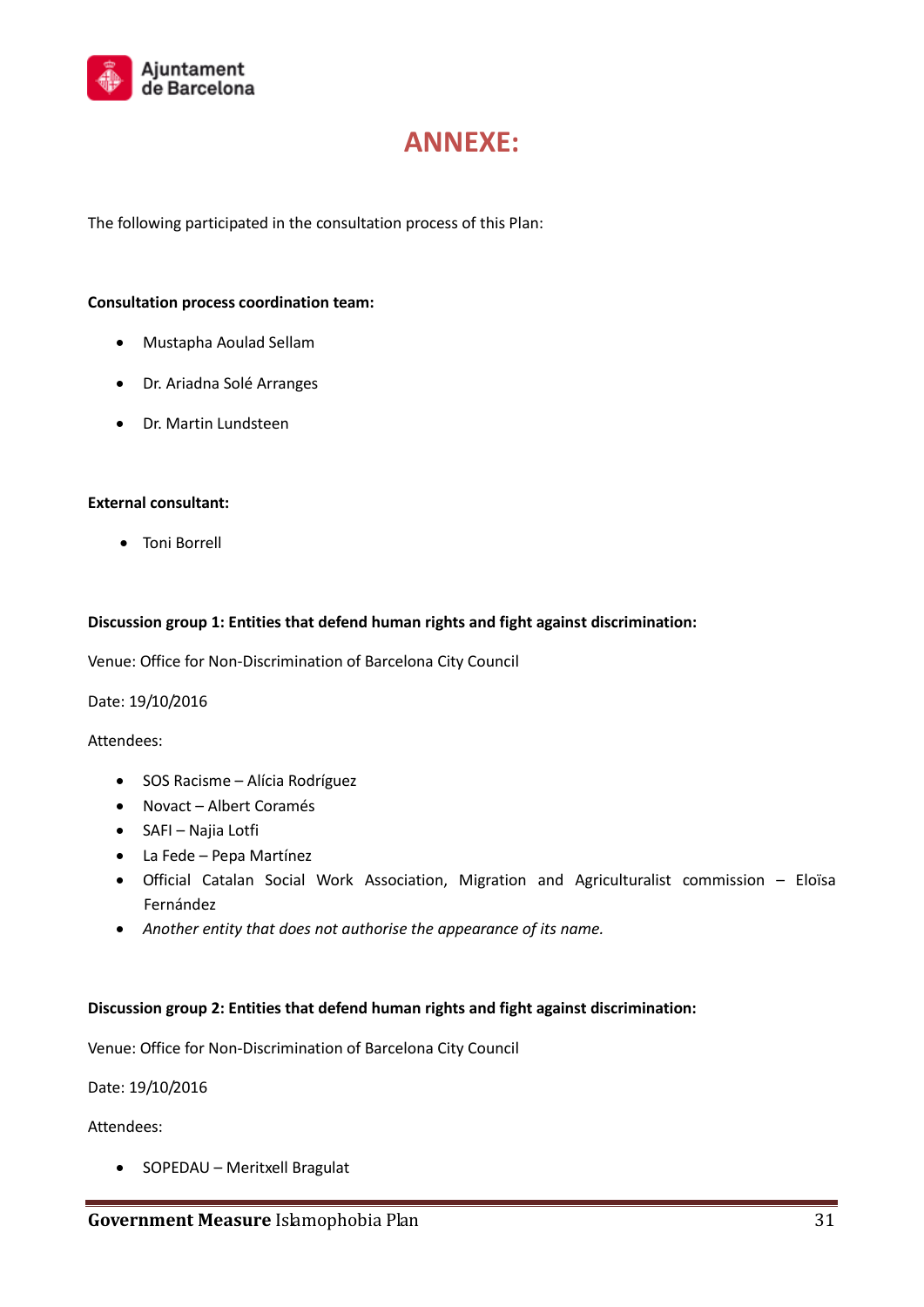

- Fil a l'agulla Lídia Casanovas
- Consell de la Jove de BCN Beatriz Julieta Blanco Rojas
- Caritas BCN Elisabet Ureña
- Catalan Refugee Aid Commission (Spanish Refugee Aid Commission) David Pino Parera
- IDHC Anna Palacios

#### **Discussion group 3: Muslim entities**

Venue: Office of Religious Affairs of Barcelona City Council

Date: 20/10/2016

Attendees:

- Mohammed Azzouz (Carmel Islamic Centre)
- Abdeslam Bouchateb (Carmel Islamic Centre)
- Mohammed Morabit (Ayoub Alansari Mosque)
- Hossein Kabate i Abdelkadir (Ayoub Alansari Mosque)
- Qamar Zoubair (Abou Bakr Siddiq Mosque of Besòs Mar)
- Muhammad Aslam (Abou Bakr Siddiq Mosque of Besòs Mar)
- Salim Benamara (Clot Islamic Cultural Centre)
- Anas Kharkhour (Ass. Forjadores de la Vida Independent Social Cultural Association
- Mbaye Pouye (Ass. Dahira Jazbul Khoulob of Besòs)

#### **Discussion group 4: Muslim women**

Venue: Office of Religious Affairs of Barcelona City Council

Date: 25/10/2016

#### Attendees:

- Fatima Ahmed (Diàleg de Dones)
- Mozdalifa Elkeir Abuagilah (CCIC)
- Sakina Reda (Carmel)
- Nabila Belghanou Chirat

#### **Discussion group 5: Second group of Muslim women**

Venue: Office of Religious Affairs of Barcelona City Council

Date: 24/11/2016

#### Attendees: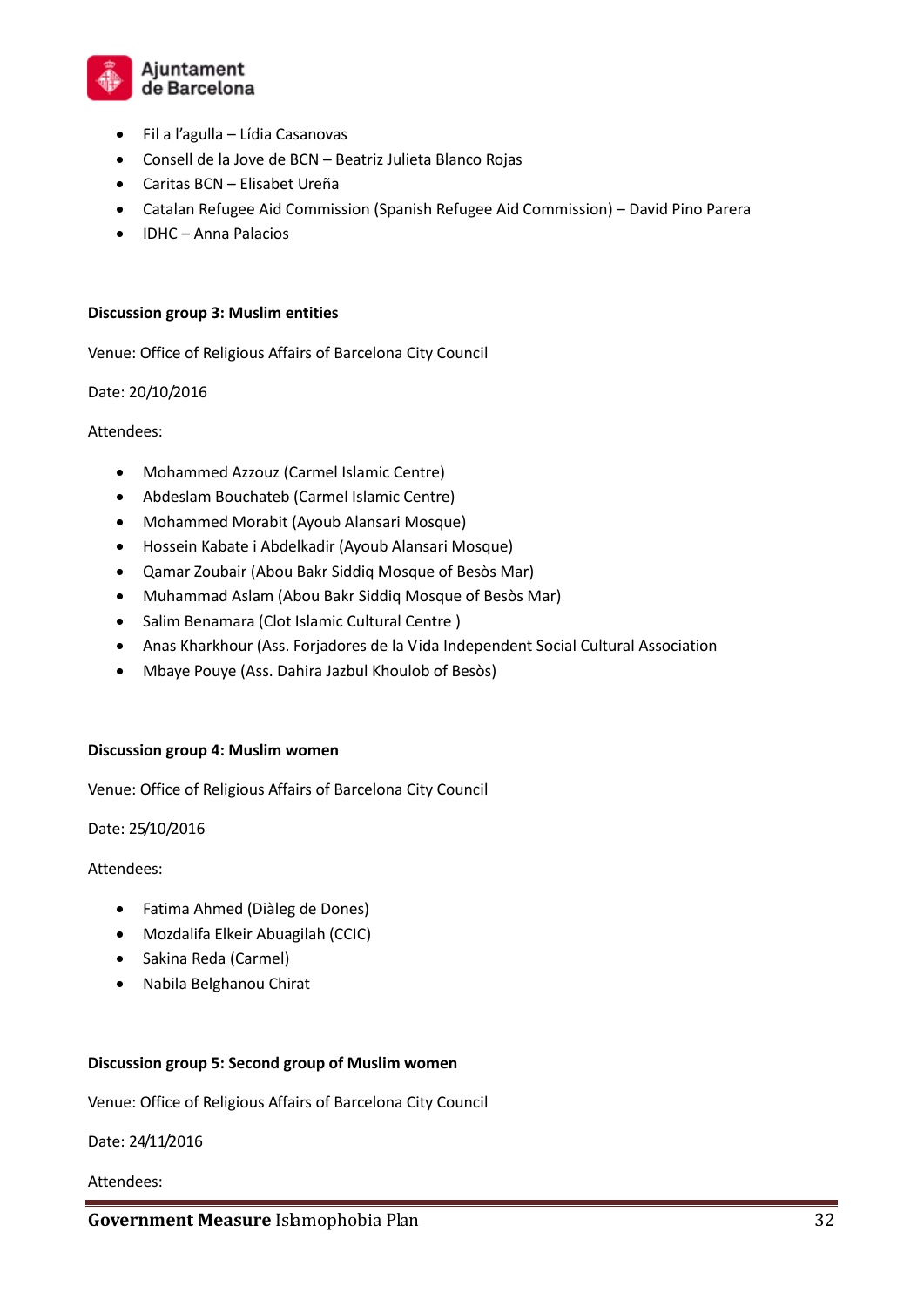

- Wafaa Moussaoui
- Bombo Ndir
- Shugra Bibi
- Fatima Hassoun

#### **Discussion group 6: Young Muslim men and women**

Venue: Office for Non-Discrimination of Barcelona City Council

#### Date: 24/11/2016

#### Attendees:

- Adeeba Asghar. General Secretariat of Women of Minhaj ul Quran.
- Amina Akram, coordinator of the Youth of Minhaj ul Quran.
- Siham Lech-hab El Ghoury.
- Nora Baños / El Gharbaoui.
- Ismail Haji, Forjadores de la Vida.
- Khuram Shabir general secretariat of Minhaj ul Quran.
- Mohamed Said Bernikho, voluntary worker of CCIC.
- *A person that does not authorise the appearance of their name.*

#### **Discussion group 7: Technical task force featuring different areas of the City Council**

- BCN Agriculturalist Programme (11 people)
- Office of Religious Affairs (OAR) (4 people)
- Office for Non-Discrimination (OND) (3 people)
- Area of Citizen Rights and Agriculturalist (7 people)

#### **Other areas and departments that participated in drawing up the Plan:**

- Area of Immigration Reception and Support Services
- Area of Active Democracy Services
- Area of Community Action Services
- Councillor's Office for Feminism
- Information and Resource Centre for Women
- Commissioner for Security and Safety
- Commissioner for Education
- District managers joint responsibility board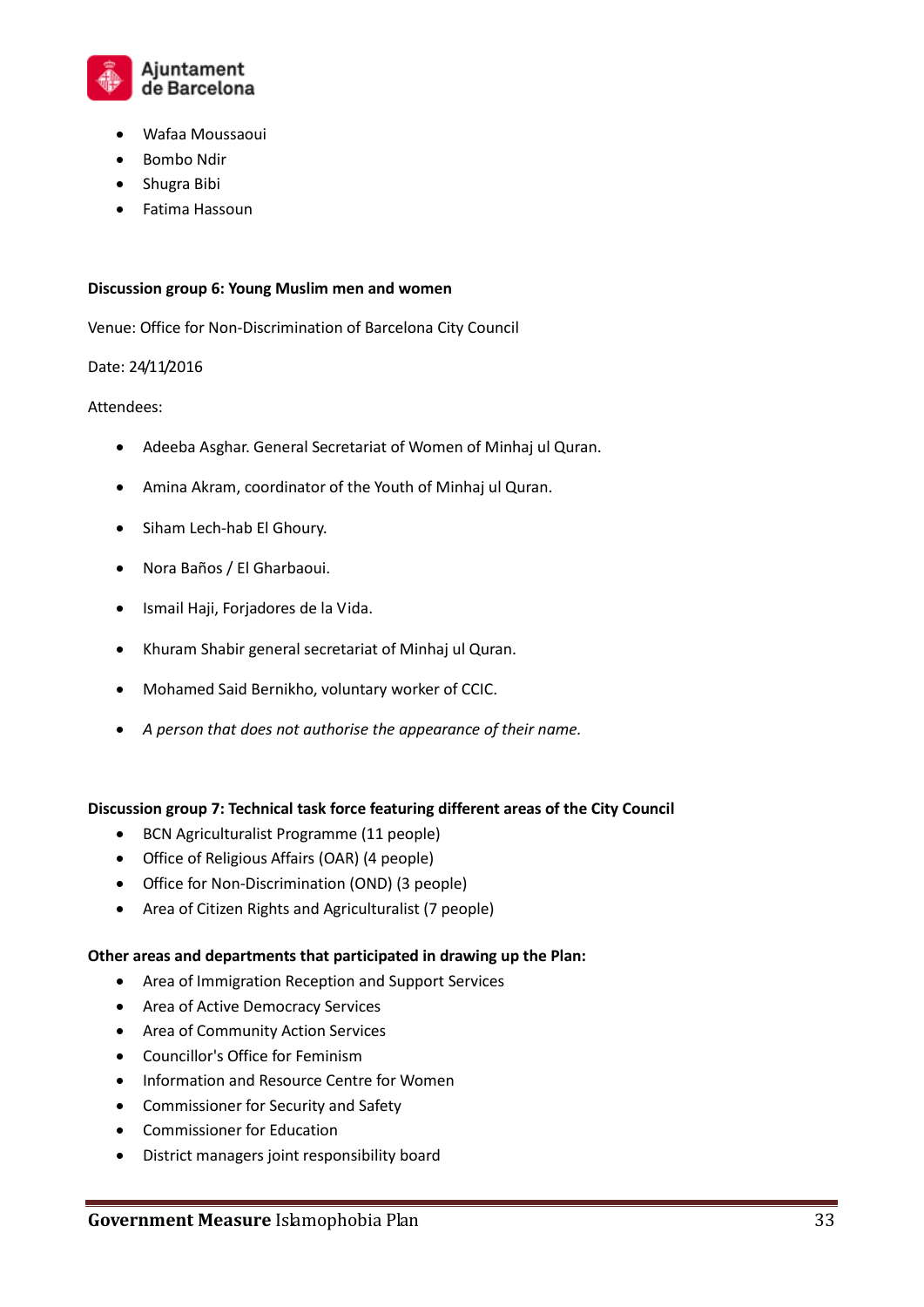

Interviews with experts in Islam, Muslim communities and discrimination:

- **Tariq Ramadan:** is a Doctor in Islamology from the University of Geneva and is currently a professor of contemporary Islamic studies at Oxford University. His numerous publications and interventions on the subject of Muslims in the Western world are renowned internationally.
- **Santiago Alba Rico:** is a Spanish writer and philosopher. He has published various books of essays on disciplines such as philosophy, anthropology and politics, and in particular about the "Arab world" and Islam, and he is the author of the book "Islamofobia. Nosotros, los otros, el miedo" [Islamophobia. [We, the others, the fear](2015, Icaria Editorial).
- **Fernando Bravo Lopez:** is a Doctor in International Mediterranean Studies (UAM). He has published numerous Articles and other texts on Islamophobia, the subject to which he also dedicated his doctoral thesis.
- **Saloua El Gharbi:** has a degree in Law. She has been Head of the Department of Human Rights and Cultural Diversity of UNESCOCAT. She is currently a member of the Catalan Language Social Council's Standing Committee and vice-chair for the diaspora in the World Amazigh Congress.
- **Fatiha El Mouali:** has a BA in Economics and Business Sciences and is completing a doctorate at the Autonomous University of Barcelona. He is currently a reception technician in the City Council of Granollers. He is a member of the Unit Against Fascism and Racism.
- **Natalia Andújar:** has a degree in General Linguistics from the University of Barcelona. She is vicechair of the Islamic Committee. She forms part of the UNAOC (United Nations Alliance of Civilizations) panel of experts.
- **Dolors Bramon:** is a Doctor in Philosophy and Arts (Semitic Philology) and in Medieval History. She is an Emeritus Professor of Arab and Islamic Studies at the University of Barcelona. She is a renowned specialist in the Islamic past of Catalan-speaking territories.
- **Taoufik El Cheddadi:** He is a sociologist and Islamologist and holds a diploma in Islamic sciences. He has been a practising imam in various Catalan districts, but for a number of years now he has been living and working in Madrid, for Cordoba TV internacional.
- **Maria del Mar Griera:** is a Doctor in Sociology, director of the ISOR research group and professor in the Sociology Department of the Autonomous University of Barcelona. She dedicated her thesis and subsequent research to public policies and religious diversity.
- **Brigitte Vasallo:** is a writer and activist, with a focus on Islamophobia, intersectionality, gender and racism. She is a teacher of the Master in Gender and Communication at the Autonomous University of Barcelona.
- **Rafa Crespo:** Degree in History and Geography, specialised in Cultural Anthropology, History of America and Africa. Expert in interculturality and in participation processes. Member of the Centre for African and Intercultural Studies.
- **Jordi Moreras:** Doctor and researcher and professor of Anthropology of Rovira i Virgili University (URV). Expert in Islam and Islamic communities in Europe, he has made numerous contributions on this subject in books and Articles.
- **Amad Hussein:** Young man of Pakistani origin, aeronautical technician in Sabadell aerodrome and very active in defending immigration, diversity and dialogue.
- **Alberto Lopez Bargados:** is a Doctor and currently Professor in the Social Anthropology Department